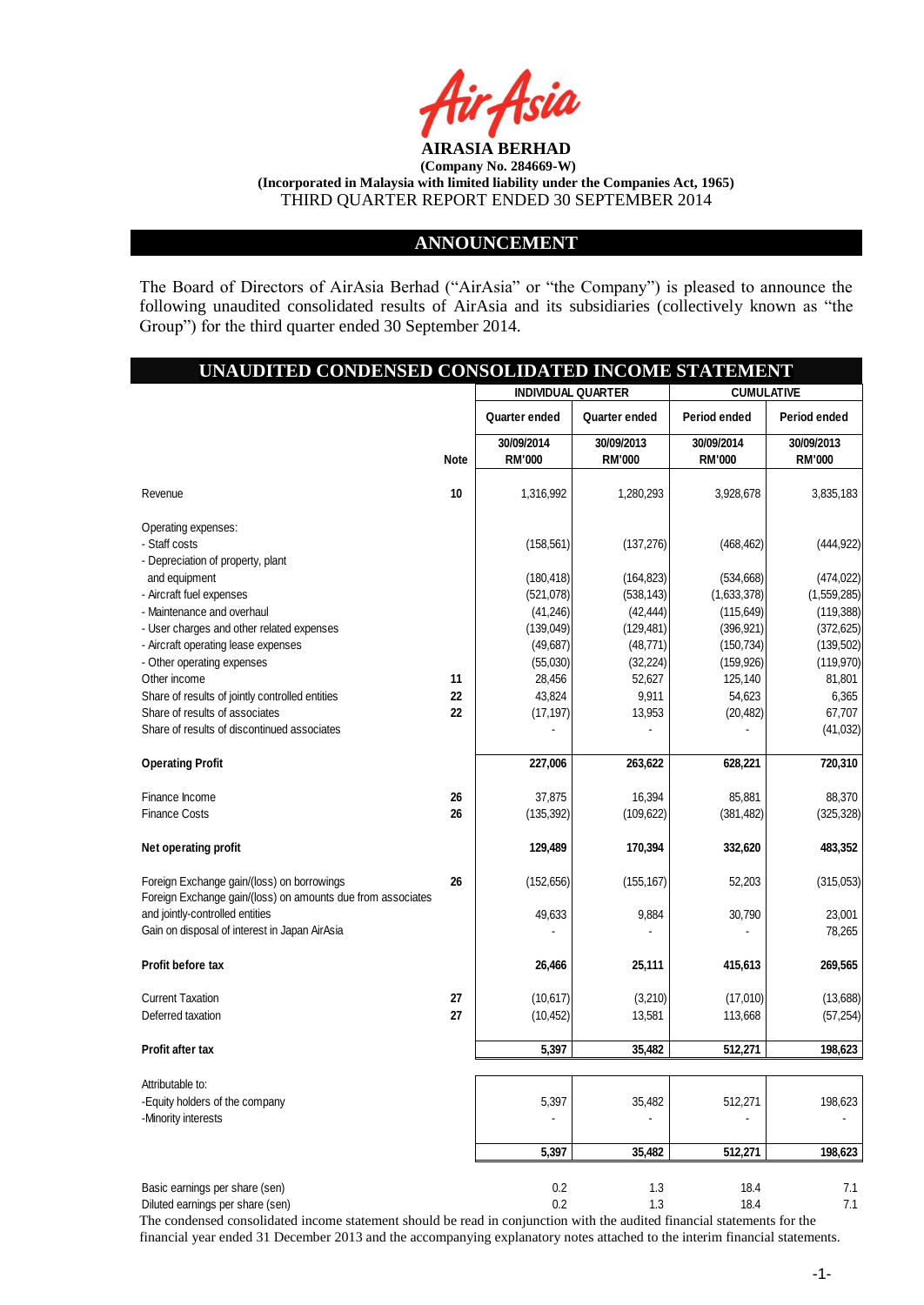4 sia

# **UNAUDITED CONDENSED CONSOLIDATED STATEMENT OF COMPREHENSIVE INCOME**

|                                             |             | <b>INDIVIDUAL QUARTER</b>   |                             | <b>CUMULATIVE</b>           |                             |  |
|---------------------------------------------|-------------|-----------------------------|-----------------------------|-----------------------------|-----------------------------|--|
|                                             |             | Quarter ended               | Quarter ended               | Period ended                | Period ended                |  |
|                                             | <b>Note</b> | 30/09/2014<br><b>RM'000</b> | 30/09/2013<br><b>RM'000</b> | 30/09/2014<br><b>RM'000</b> | 30/09/2013<br><b>RM'000</b> |  |
| Profit for the period                       |             | 5,397                       | 35,482                      | 512,271                     | 198,623                     |  |
| Other comprehensive (loss)/income           |             |                             |                             |                             |                             |  |
| Available-for-sale financial assets         |             | 30,833                      | 119,542                     | (69, 723)                   | 314,244                     |  |
| Cash flow hedges                            | 12          | (57, 984)                   | 74,827                      | (158,247)                   | 121,517                     |  |
| Foreign currency translation differences    |             |                             |                             |                             |                             |  |
| Total comprehensive (loss)/income           |             |                             |                             |                             |                             |  |
| for the period                              |             | (21, 754)                   | 229,851                     | 284,301                     | 634,384                     |  |
| Total comprehensive income attributable to: |             |                             |                             |                             |                             |  |
| Equity holders of the company               |             | (21,754)                    | 229,851                     | 284,301                     | 634,384                     |  |
| Minority Interest                           |             |                             |                             |                             |                             |  |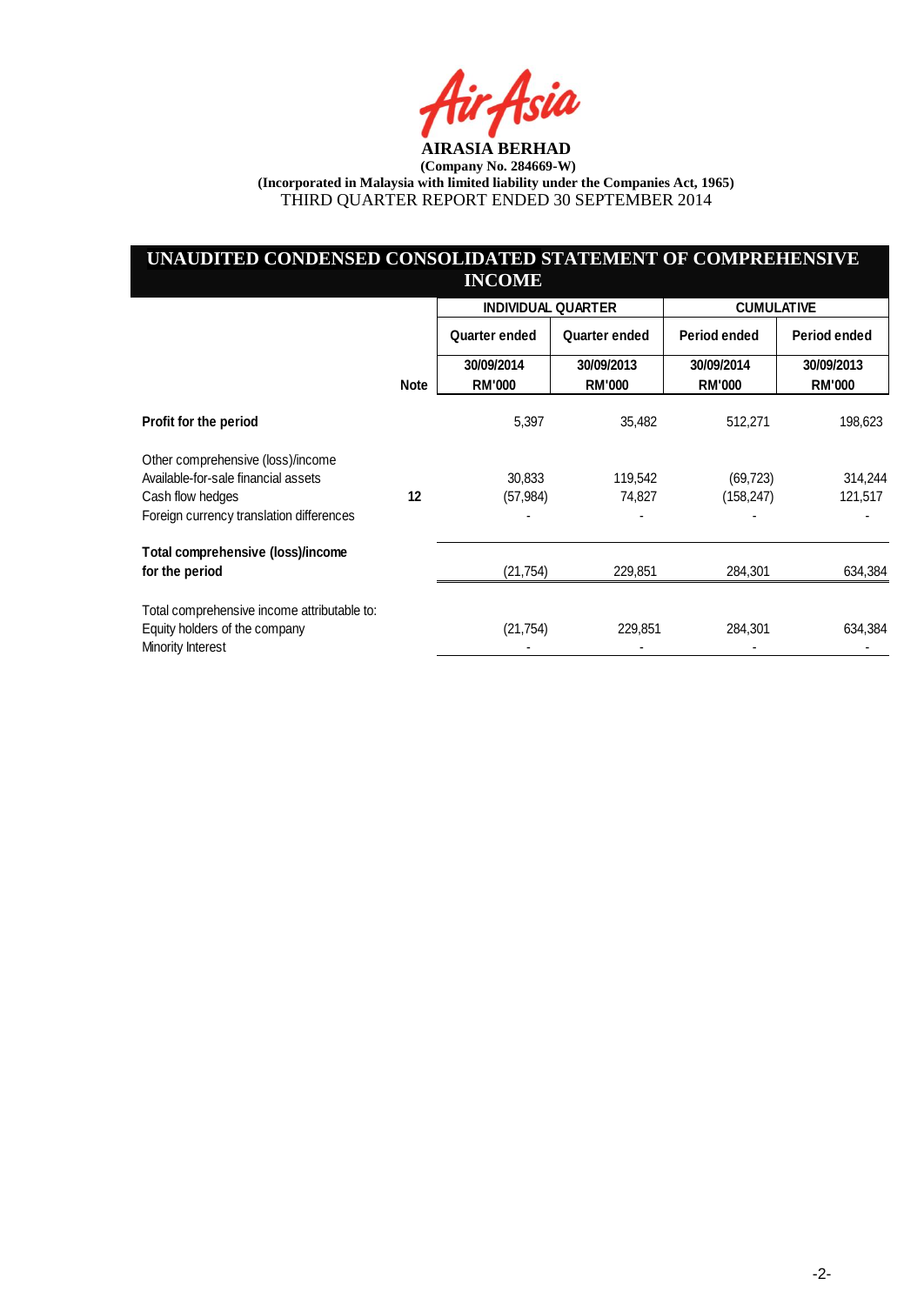Air Asia

# **UNAUDITED CONDENSED CONSOLIDATED CASH FLOW STATEMENTS**

|                                                                                                            | <b>PERIOD ENDED</b>         | <b>YEAR ENDED</b>           |
|------------------------------------------------------------------------------------------------------------|-----------------------------|-----------------------------|
|                                                                                                            | 30/09/2014<br><b>RM'000</b> | 31/12/2013<br><b>RM'000</b> |
| <b>CASH FLOWS FROM OPERATING ACTIVITIES</b>                                                                |                             |                             |
| Profit before taxation                                                                                     | 415,613                     | 361,235                     |
| Adjustments:                                                                                               |                             |                             |
| Property, plant and equipment<br>- Depreciation                                                            | 534,668                     | 597,258                     |
| - Gain on disposal<br>- Gain on fair value of interest in AirAsia Japan                                    | (7, 116)                    | (3,036)<br>(78, 265)        |
| Fair value (gains)/losses on derivative financial intruments                                               | (98, 857)                   | (287, 266)                  |
| Share of results of jointly-controlled entities<br>Share of results of associates                          | (54, 623)<br>20,482         | (13,599)<br>(41,663)        |
| Gain on disposal of available-for-sale financial asset<br>Impairment on available-for-sale financial asset | (42,077)                    | 2,685                       |
| Net unrealised foreign exchange (gain)/loss                                                                | 33,261                      | 517,669                     |
| Impairment of receivables<br>Interest expense                                                              | 373,755                     | 18,864<br>428,406           |
| Interest income                                                                                            | (85, 881)                   | (64,208)<br>1,438,080       |
| <b>Changes in working capital</b>                                                                          | 1,089,225                   |                             |
| <b>Inventories</b><br>Receivables and prepayments                                                          | 7,675<br>(139, 318)         | (5,795)<br>(197, 217)       |
| Trade and other payables                                                                                   | 181,636                     | 464,809                     |
| Intercompany balances<br><b>Cash generated from operations</b>                                             | (717, 904)<br>421,314       | (369, 431)<br>1,330,446     |
| Interest paid                                                                                              | (358, 505)                  | (411, 117)                  |
| Interest received                                                                                          | 85,881                      | 64,208                      |
| Tax paid<br>Net cash from operating activities                                                             | (7, 273)<br>141,417         | (22, 399)<br>961,138        |
| <b>CASH FLOWS FROM INVESTING ACTIVITIES</b>                                                                |                             |                             |
| Property, plant and equipment<br>- Additions                                                               | (1,937,088)                 | (2, 117, 455)               |
| - Proceeds from disposal                                                                                   | 78,267                      | 16,437                      |
| Investment in an associate<br>Loan granted to associates                                                   | (15, 481)<br>(250, 032)     | (55, 975)<br>(145, 514)     |
| Proceeds from disposal of available-for-sale financial asset                                               | 44,584                      |                             |
| Loan repayments received from associates<br>Proceeds from disposal of associate                            |                             | 30,649<br>78,265            |
| Deposit on aircraft purchase<br>Placement of restricted cash                                               | 142,073                     | (152, 483)<br>(171,529)     |
| Net cash used in investing activities                                                                      | (1,937,677)                 | (2,517,605)                 |
| <b>CASH FLOWS FROM FINANCING FACILITIES</b>                                                                |                             |                             |
| Proceeds from allotment of shares<br>Proceeds from borrowings                                              | 2,064<br>2,336,259          | 1,248<br>2,424,972          |
| Dividend paid                                                                                              | (111, 292)                  | (667, 214)                  |
| Repayment of borrowings<br>Deposits pledged as securities                                                  | (704,744)<br>(1,072)        | (1,250,227)<br>(928)        |
| Net cash from / (used in) financing activities                                                             | 1,521,215                   | 507,851                     |
| <b>NET INCREASE FOR THE</b>                                                                                |                             |                             |
| <b>FINANCIAL PERIOD/YEAR</b>                                                                               | (275, 045)                  | (1,048,616)                 |
| <b>CASH AND CASH EQUIVALENTS AT BEGINNING</b><br>OF THE FINANCIAL PERIOD                                   | 1,194,490                   | 2,219,243                   |
| <b>CURRENCY TRANSLATION</b><br><b>DIFFERENCES</b>                                                          | (34, 884)                   | 23,863                      |
| CASH AND CASH EQUIVALENTS AT END OF                                                                        |                             |                             |
| <b>FINANCIAL PERIOD*</b>                                                                                   | 884,561                     | 1,194,490                   |

This Condensed Consolidated Cash Flow Statement should be read in conjunction with the Annual Financial Statements for the financial year ended 31 December 2013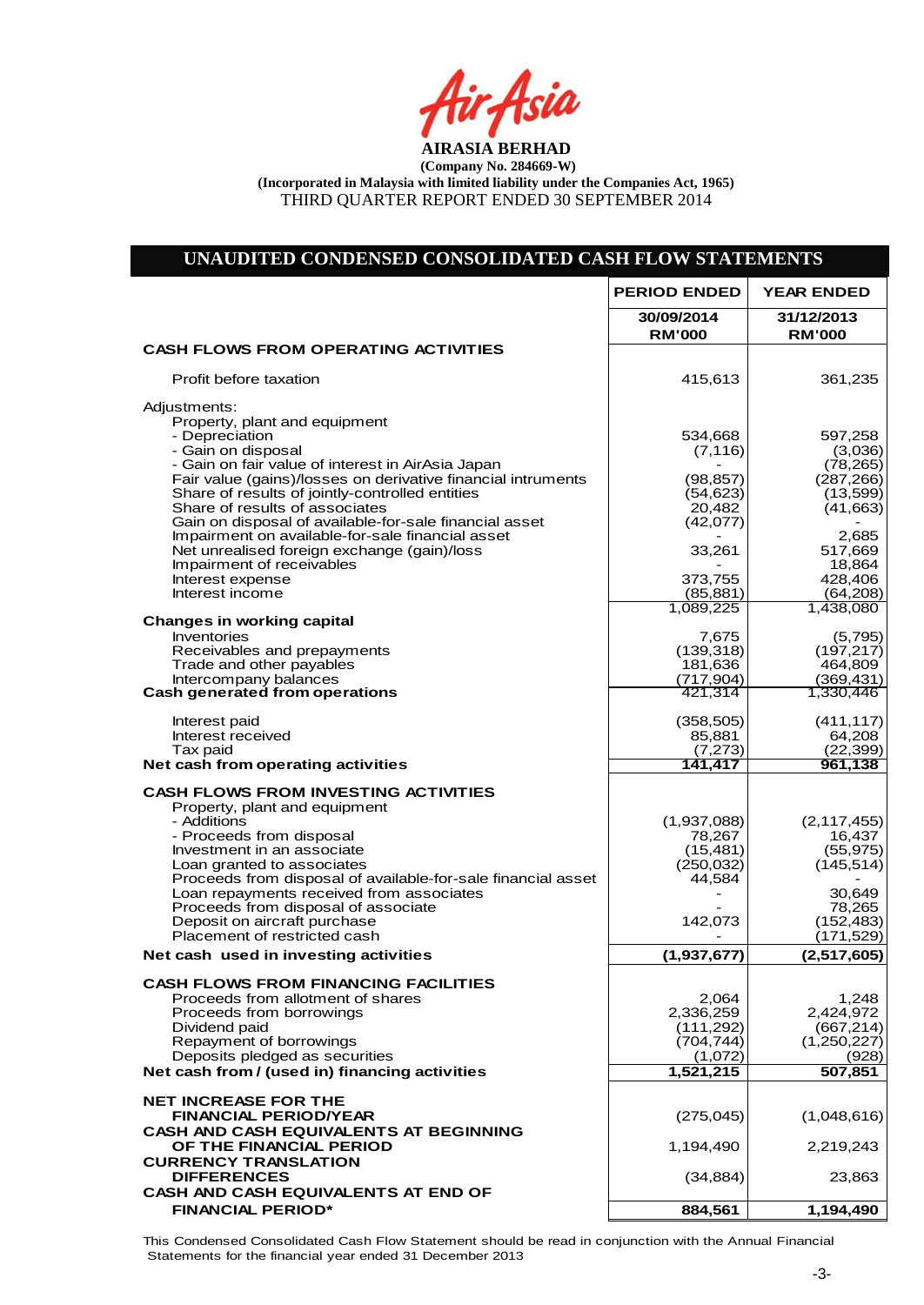tir Asia

# **UNAUDITED CONDENSED CONSOLIDATED STATEMENT OF FINANCIAL POSITION**

|                                                                            |             | <b>AS AT</b>                | <b>AS AT</b>                |
|----------------------------------------------------------------------------|-------------|-----------------------------|-----------------------------|
|                                                                            |             |                             |                             |
|                                                                            |             | 30/09/2014<br><b>RM'000</b> | 31/12/2013<br><b>RM'000</b> |
| <b>NON CURRENT ASSETS</b>                                                  | <b>Note</b> |                             |                             |
| Property, plant and equipment                                              | 14          | 12,616,979                  | 11,292,826                  |
| Investment in associates                                                   | 22          | 262,598                     | 260,483                     |
| Investment in a jointly controlled entity                                  | 22          | 188,977                     | 134,354                     |
| <b>AFS Financial Assets</b>                                                |             | 499,665                     | 571,895                     |
| Goodwill                                                                   |             | 7,334                       | 7,334                       |
| Deferred tax assets                                                        |             | 494,863                     | 381,195                     |
| Receivables and prepayments                                                |             | 1,062,258                   | 847,573                     |
| Deposit on aircraft purchase                                               |             | 500,321                     | 642,394                     |
| Amounts due from an associate                                              |             | 521,216                     | 559,190                     |
| <b>Derivative Financial Instruments</b>                                    | 32          | 158,715                     | 235,665                     |
|                                                                            |             | 16,312,926                  | 14,932,909                  |
| <b>CURRENT ASSETS</b>                                                      |             |                             |                             |
| <b>Inventories</b>                                                         |             | 21,844                      | 29,520                      |
| Receivables and prepayments                                                |             | 646,840                     | 731,506                     |
| Amounts due from a jointly controlled entity<br>Amount due from associates |             | 47,453                      | 33,703<br>738,735           |
| Amount due from a related party                                            |             | 1,603,407<br>150,503        | 6,113                       |
| Deposits, bank and cash balances                                           |             | 1,084,120                   | 1,380,435                   |
| Derivative Financial Instruments                                           | 32          | 642                         | 3,173                       |
|                                                                            |             | 3,554,809                   | 2,923,185                   |
| <b>CURRENT LIABILITIES</b>                                                 |             |                             |                             |
| Trade and other payables                                                   |             | 978,367                     | 744,998                     |
| Sales in advance                                                           |             | 404,279                     | 661,590                     |
| Derivative Financial Instruments                                           | 32          | 37,309                      | 29,545                      |
| Amount due to associate                                                    |             | 467                         | 467                         |
| Amount due to a related party                                              |             | 3,636                       | 15,145                      |
| <b>Borrowings</b>                                                          | 31          | 1,777,749                   | 1,119,436                   |
| <b>Current tax liabilities</b>                                             |             | 8,322                       | 1,074                       |
|                                                                            |             | 3,210,129                   | 2,572,255                   |
| <b>NET CURRENT ASSETS</b>                                                  |             | 344,680                     | 350,930                     |
|                                                                            |             |                             |                             |
| <b>NON CURRENT LIABILITIES</b>                                             |             |                             |                             |
| Other payables and accruals                                                |             | 1,164,439                   | 918,864                     |
| Amount due to an associate                                                 |             | 79,534                      | 60,859                      |
| <b>Borrowings</b><br>Derivative Financial Instruments                      | 31<br>32    | 10,013,715<br>223,894       | 9,051,416<br>251,768        |
|                                                                            |             |                             |                             |
|                                                                            |             | 11,481,582                  | 10,282,907                  |
|                                                                            |             |                             |                             |
|                                                                            |             | 5,176,024                   | 5,000,932                   |
| <b>CAPITAL AND RESERVES</b>                                                |             |                             |                             |
| Share capital                                                              | 7           | 278,297                     | 278,106                     |
| <b>Share Premium</b>                                                       |             | 1,230,941                   | 1,229,068                   |
| Foreign exchange reserve                                                   |             | 874                         | 855                         |
| Retained earnings                                                          |             | 3,327,470                   | 2,926,491                   |
| <b>Other Reserves</b>                                                      |             | 338,442                     | 566,412                     |
| Shareholders' funds                                                        |             | 5,176,024                   | 5,000,932                   |
| Net assets per share attributable to ordinary                              |             |                             |                             |
| equity holders of the Company (RM)                                         |             | 1.86                        | 1.80                        |

The condensed consolidated statement of financial position should be read in conjunction with the audited financial statements for the financial year ended 31 December 2013 and the accompanying explanatory notes attached to the interim financial statements.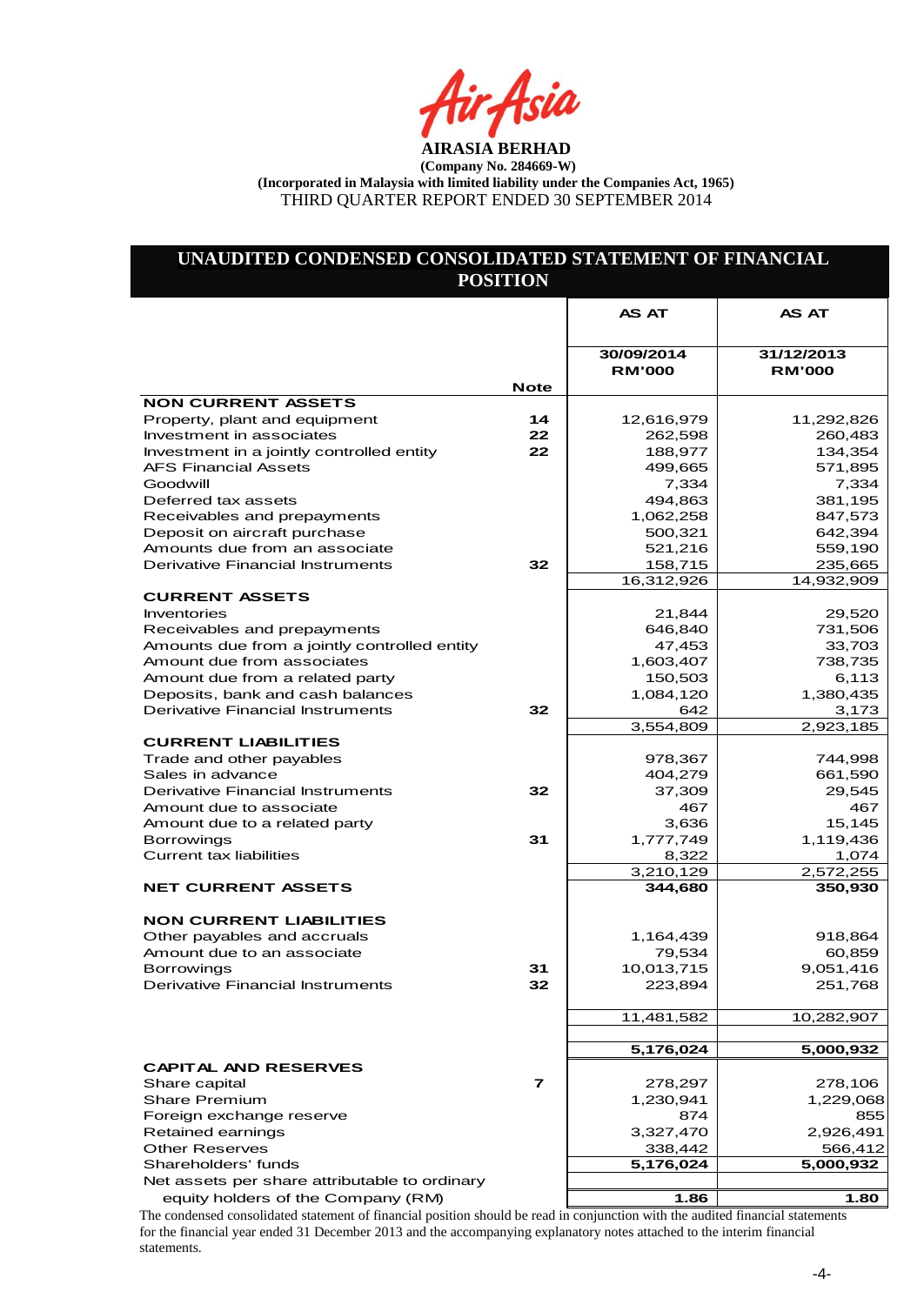sia

|                                                                                                    |                                                                   |                                          |                                          |                                                                | UNAUDITED CONDENSED CONSOLIDATED STATEMENT OF CHANGES IN EQUITY |                                                |                                                     |                               |                                                     |                                                |
|----------------------------------------------------------------------------------------------------|-------------------------------------------------------------------|------------------------------------------|------------------------------------------|----------------------------------------------------------------|-----------------------------------------------------------------|------------------------------------------------|-----------------------------------------------------|-------------------------------|-----------------------------------------------------|------------------------------------------------|
|                                                                                                    |                                                                   |                                          |                                          |                                                                | Attributable to Equity Holders of the Company                   |                                                |                                                     |                               |                                                     |                                                |
|                                                                                                    | <b>Issued and fully paid</b><br>ordinary shares<br>of RM0.10 each |                                          |                                          |                                                                |                                                                 |                                                |                                                     |                               |                                                     |                                                |
|                                                                                                    | <b>Number</b><br>of shares<br>000                                 | <b>Nominal</b><br>Value<br><b>RM'000</b> | <b>Share</b><br>Premium<br><b>RM'000</b> | Foreign<br><b>Exchange</b><br><b>Reserves</b><br><b>RM'000</b> | <b>Cash Flow</b><br>Hedge<br><b>Reserves</b><br><b>RM'000</b>   | <b>AFS</b><br><b>Reserves</b><br><b>RM'000</b> | <b>Retained</b><br><b>Earnings</b><br><b>RM'000</b> | <b>Total</b><br><b>RM'000</b> | <b>Minority</b><br><b>Interest</b><br><b>RM'000</b> | <b>TOTAL</b><br><b>EQUITY</b><br><b>RM'000</b> |
| At 1 January 2014                                                                                  | 2,781,064                                                         | 278,106                                  | 1,229,068                                | 855                                                            | 80,065                                                          | 486,347                                        | 2,926,491                                           | 5,000,932                     | $\overline{\phantom{a}}$                            | 5,000,932                                      |
| Net Profit for the period                                                                          |                                                                   | $\overline{\phantom{0}}$                 |                                          |                                                                |                                                                 |                                                | 512,271                                             | 512,271                       | $\overline{\phantom{a}}$                            | 512,271                                        |
| Other comprehensive income                                                                         |                                                                   | $\overline{\phantom{a}}$                 |                                          | 19                                                             | (158, 247)                                                      | (69, 723)                                      |                                                     | (227, 951)                    | $\overline{\phantom{a}}$                            | (227, 951)                                     |
| <b>Dividends</b>                                                                                   |                                                                   |                                          |                                          |                                                                |                                                                 | $\blacksquare$                                 | (111, 292)                                          | (111, 292)                    |                                                     | (111, 292)                                     |
| <b>Issuance of ordinary shares</b><br>- Pursuant to the Employees'<br>Share Option Scheme ('ESOS') | 1,912                                                             | 191                                      | 1,873                                    |                                                                |                                                                 |                                                |                                                     | 2,064                         |                                                     | 2,064                                          |
| At 30 September 2014                                                                               | 2,782,976                                                         | 278,297                                  | 1,230,941                                | 874                                                            | (78, 182)                                                       | 416,624                                        | 3,327,470                                           | 5,176,024                     | $\overline{\phantom{a}}$                            | 5,176,024                                      |
| At 1 January 2013                                                                                  | 2,779,908                                                         | 277,991                                  | 1,227,935                                | 451                                                            | (98, 148)                                                       | 220,559                                        | 4,273,311                                           | 5,902,099                     | $\overline{\phantom{a}}$                            | 5,902,099                                      |
| Effects of adoption of MFRS 128                                                                    |                                                                   | $\overline{\phantom{a}}$                 |                                          |                                                                |                                                                 |                                                | (1,041,730)                                         | (1,041,730)                   | $\overline{\phantom{a}}$                            | (1,041,730)                                    |
| At 1 January 2013 (restated)                                                                       | 2,779,908                                                         | 277,991                                  | 1,227,935                                | 451                                                            | (98, 148)                                                       | 220,559                                        | 3,231,581                                           | 4,860,369                     | $\overline{a}$                                      | 4,860,369                                      |
| Net profit for the financial year                                                                  | $\overline{\phantom{a}}$                                          | $\overline{\phantom{a}}$                 |                                          |                                                                |                                                                 |                                                | 362,124                                             | 362,124                       | $\overline{\phantom{a}}$                            | 362,124                                        |
| Other comprehensive income                                                                         |                                                                   | $\overline{\phantom{a}}$                 |                                          | 404                                                            | 178,213                                                         | 265,788                                        |                                                     | 444,405                       |                                                     | 444,405                                        |
| <b>Dividends</b>                                                                                   |                                                                   |                                          |                                          |                                                                |                                                                 |                                                | (667, 214)                                          | (667, 214)                    |                                                     | (667, 214)                                     |
| <b>Issuance of ordinary shares</b><br>- Pursuant to the Employees'<br>Share Option Scheme ('ESOS') | 1,156                                                             | 115                                      | 1,133                                    |                                                                |                                                                 |                                                |                                                     | 1,248                         |                                                     | 1,248                                          |
| At 31 December 2013                                                                                | 2,781,064                                                         | 278,106                                  | 1,229,068                                | 855                                                            | 80.065                                                          | 486,347                                        | 2,926,491                                           | 5,000,932                     | $\overline{\phantom{a}}$                            | 5,000,932                                      |

The condensed consolidated statement of changes in equity should be read in conjunction with the audited financial statements for the financial year ended 31 December 2013 and the accompanying explanatory notes attached to the interim financial statements.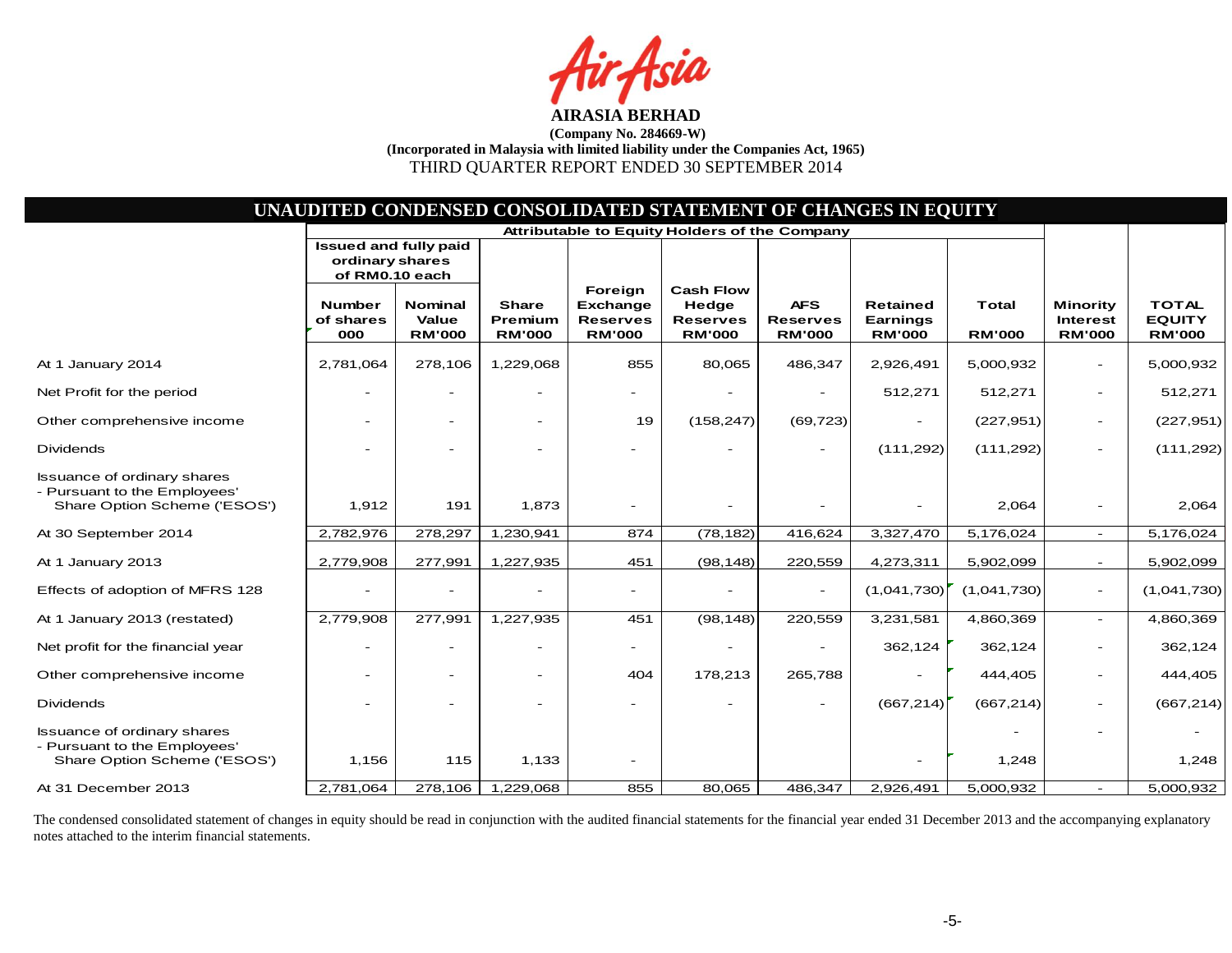

**KEY OPERATING STATISTICS – 30 SEPTEMBER 2014**

**Performance indicator for Malaysian operations for current quarter against the same quarter last year**

| <b>Quarter Ended: 30 September</b> | Jul - Sep | Jul - Sep | Change y- |
|------------------------------------|-----------|-----------|-----------|
|                                    | 2014      | 2013      | $O - V$   |
| Passengers Carried                 | 5,288,896 | 5,262,752 | 0%        |
| Capacity                           | 6,908,400 | 6,874,920 | 0%        |
| Seat Load Factor                   | 77%       | 77%       | 0 ppt     |
| RPK (million)                      | 6,524     | 6,417     | 2%        |
| ASK (million)                      | 8,521     | 8,443     | 1%        |
| Average Fare (RM)                  | 169       | 169       | 0%        |
| Ancillary Income Per Pax (RM)      | 47        | 41        | 15%       |
| Unit Passenger Revenue (RM)        | 216       | 210       | 3%        |
| Revenue / ASK (sen)                | 15.46     | 15.16     | 2%        |
| Revenue / ASK (US cents)           | 4.82      | 4.72      | 2%        |
| Cost / ASK (sen)                   | 12.79     | 12.41     | 3%        |
| Cost / ASK (US cents)              | 3.99      | 3.87      | 3%        |
| Cost / ASK-ex Fuel (sen)           | 6.68      | 6.03      | 11%       |
| Cost / ASK-ex Fuel (US cents)      | 2.08      | 1.88      | 11%       |
| Aircraft (end of period)           | 81        | 66        | 23%       |
| Average Stage Length (km)          | 1,234     | 1,157     | 7%        |
| Number of Flights                  | 38,380    | 38,194    | 0%        |
| <b>Fuel Consumed (Barrels)</b>     | 1,387,187 | 1,253,439 | 11%       |
| Average Fuel Price (US\$ / Barrel) | 117       | 134       | $-13%$    |

*Exchange Rate: RM:USD – 3.2095 - prior year US cent figures are restated at the current period average exchange rate*

#### **Definition and calculation methodology**

| <b>ASK (Available Seat Kilometres)</b> | Total available seats multiplied by the distance flown.        |
|----------------------------------------|----------------------------------------------------------------|
| RPK (Revenue Passenger Kilometres)     | Number of passengers carried multiplied by distance<br>flown   |
| Revenue/ASK                            | Total revenue divided by ASK                                   |
| Cost/ASK                               | Total expenses before operating profit divided by ASK          |
| Cost/ASK - ex fuel                     | Costs, as defined above, less fuel expenses, divided by<br>ASK |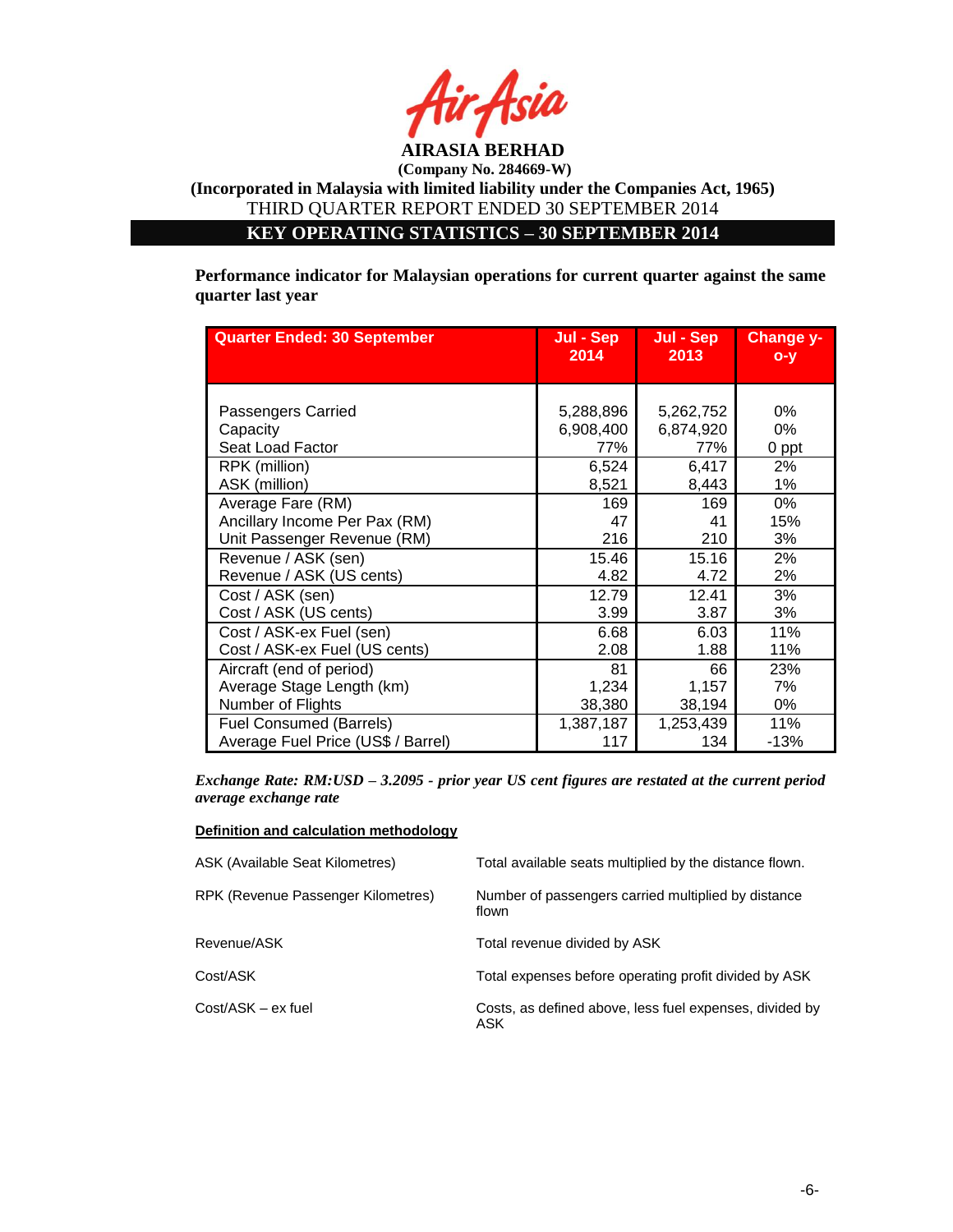

# **NOTES TO THE UNAUDITED ACCOUNTS – 30 SEPTEMBER 2014**

### **1. Basis of preparation**

The interim financial report is unaudited and has been prepared in accordance with Malaysian Financial Reporting Standard ("MFRS") 134: "Interim Financial Reporting" and paragraph 9.22 and Appendix 9B of the Bursa Malaysia Securities Berhad ("Bursa Malaysia") Listing Requirements.

The interim financial statements should be read in conjunction with the audited financial statements of the Group for the financial year ended 31 December 2013.

### **2. Summary of significant accounting policies**

The accounting policies and methods of computation adopted for the interim financial statements are consistent with those adopted for the audited financial statements for the financial year ended 31 December 2013.

Details of standards, amendments to published standards and interpretations to existing standards that are applicable to the Group with effect from 1 January 2013 or later are provided in note 2 to the audited financial statements of the Group for the financial year ended 31 December 2013.

The adoption of MFRS 11 "Joint Arrangements", with effect from 1 January 2013, is reflected in the interim financial statements. The standard requires the fair value gain on the remaining 45% equity interest in Thai AirAsia of RM1,041.7 million arising from the reduction in shareholding in Thai AirAsia Co Ltd, which was recognised in the Group's financial statements for the financial year ended 31 December 2012, to be reversed. The Group will continue to equity account for its interest in Thai AirAsia Co Ltd, but it does not need to re-measure its continuing ownership interest at fair value. This standard is to be applied retrospectively and the reversal of the gain is reflected in the balance sheet at 31 December 2012.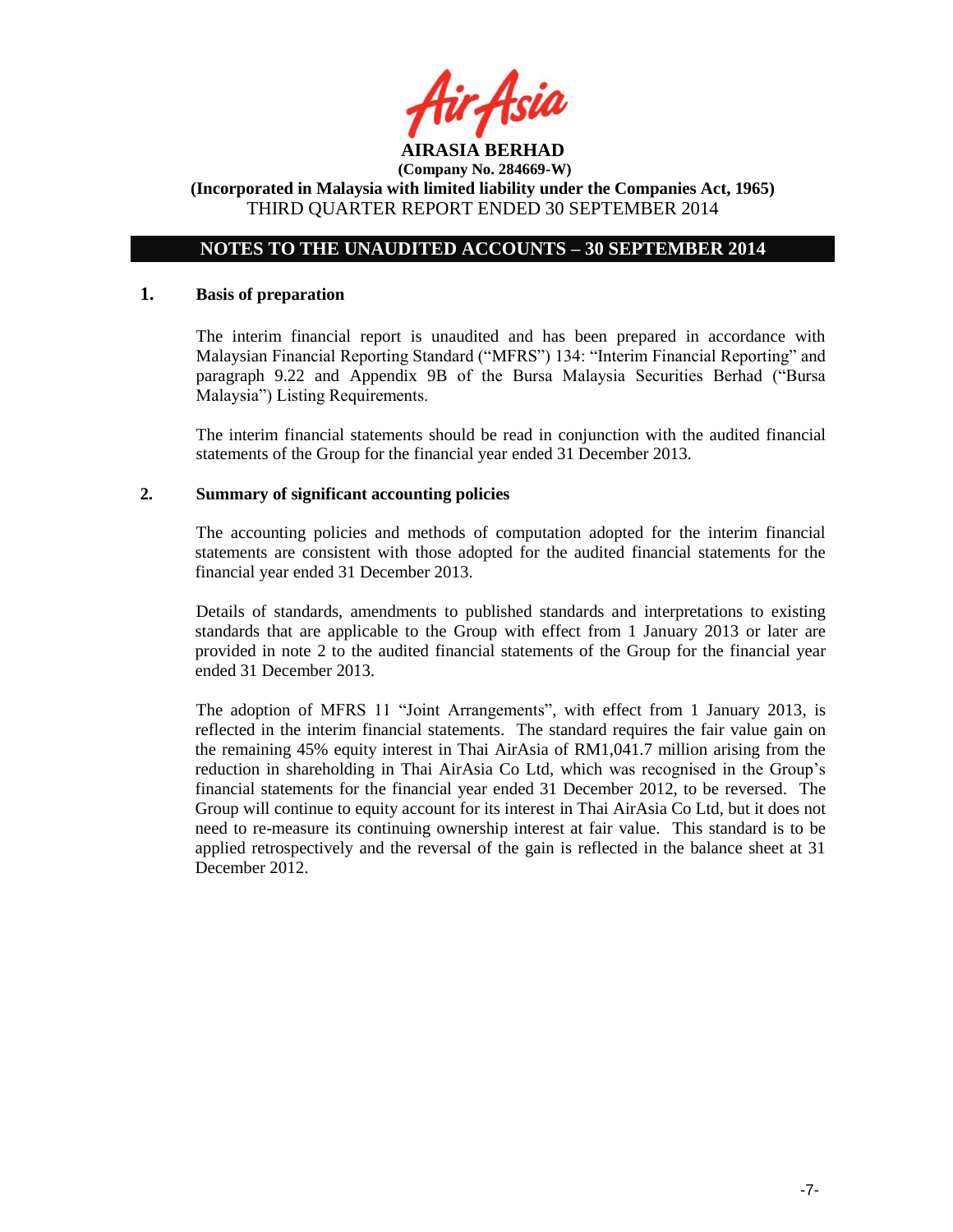

# **NOTES TO THE UNAUDITED ACCOUNTS – 30 SEPTEMBER 2014**

### **3. Auditors' report on preceding annual financial statements**

The auditors have expressed an unqualified opinion on the Group's statutory financial statements for the financial year ended 31 December 2013 in their report dated 28 April 2014.

#### **4. Seasonality of operations**

AirAsia is primarily involved in the provision of air transportation services and thus, is subject to the seasonal demand for air travel. The seat load factor was 77% in the quarter under review, which was consistent with the same period last year. Compared against the immediate preceding quarter (second quarter April – June 2014), the seat load factor was 3 percentage points higher than the seat load factor in the quarter under review. This seasonal pattern is in line with the expectation of the Group.

# **5. Unusual items due to their nature, size or incidence**

There were no unusual items affecting assets, liabilities, equity, net income or cash flows during the current quarter and financial period-to-date.

#### **6. Changes in estimates**

There were no changes in estimates that have had material effect in the current quarter and financial period-to-date results.

# **7. Capital and reserves**

During quarter ended 30 September 2014, the total issued and paid-up share capital of the Company remained unchanged at RM278,297,408. There was no cancellation, repurchase or resale and repayment of debt and equity securities for the period ended 30 September 2014.

### **8. Dividend paid**

No dividends were declared or approved in the quarter ended 30 September 2014.

# **9. Segment reporting**

The Group operates a single reportable segment, that of Airline Operations.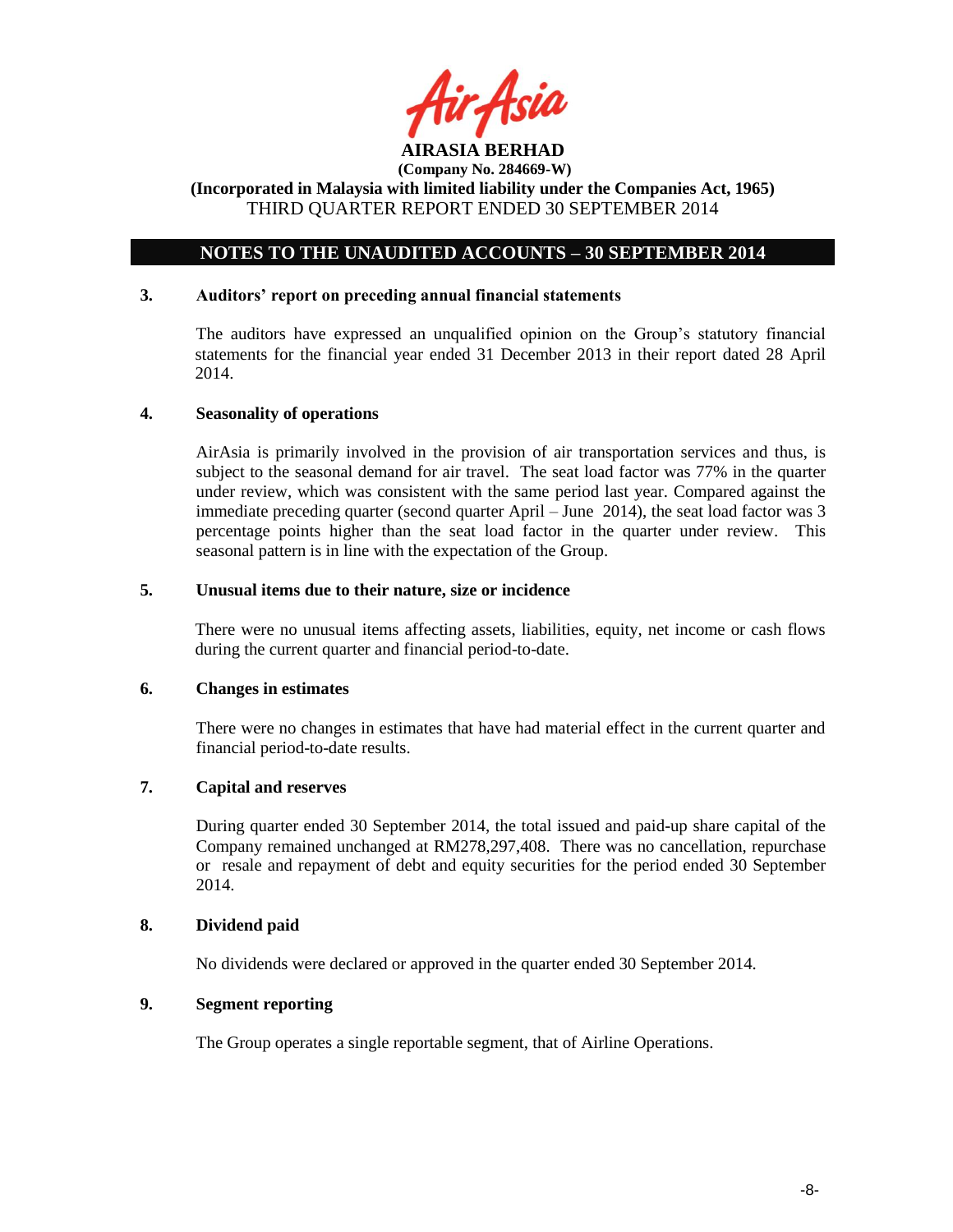

**NOTES TO THE UNAUDITED ACCOUNTS – 30 SEPTEMBER 2014**

# **10. Revenue**

|                                 | 30/9/2014<br><b>RM</b> million | <b>Quarter ended</b> Quarter ended<br>30/9/2013<br><b>RM</b> million |
|---------------------------------|--------------------------------|----------------------------------------------------------------------|
| Passenger seat sales            | 725.9                          | 741.8                                                                |
| Baggage fees                    | 110.5                          | 112.0                                                                |
| Aircraft operating lease income | 192.7                          | 175.9                                                                |
| Surcharges and fees             | 164.1                          | 147.0                                                                |
| Other revenue                   | 123.8                          | 103.6                                                                |
|                                 | 1,317.0                        | 1,280.3                                                              |

Other revenue includes assigned seat, freight, cancellation, documentation and other fees and the on-board sale of meals and merchandise.

### **11. Other Income**

|                                                | 30/9/2014<br><b>RM</b> million | Quarter ended Quarter ended<br>30/9/2013<br><b>RM</b> million |
|------------------------------------------------|--------------------------------|---------------------------------------------------------------|
| Gain/(loss) on disposal of property, plant and |                                |                                                               |
| equipment                                      | (6.5)                          | 11.5                                                          |
| Others                                         | 35.0                           | 41.1                                                          |
|                                                | 28.5                           | 52.6                                                          |

Other income ('others') includes brand licence fees, commission income and advertising income.

### **12. Other Comprehensive Income**

Cash flow hedges represent fair value changes due to movement in MTM position on effective hedging contracts at 30 September 2014 as compared to 30 June 2014 as follows:

|                                        | 30/9/2014<br><b>RM</b> million | Quarter ended Quarter ended<br>30/6/2014<br><b>RM</b> million |
|----------------------------------------|--------------------------------|---------------------------------------------------------------|
| Fair value gain/(loss) in the period   | 30.8                           | (32.9)                                                        |
| Amount transferred to income statement | (58.0)                         | (69.0)                                                        |
|                                        | (27.2)                         | (101.9)                                                       |

Fair value changes in effective hedging contracts are recognized directly in equity and are transferred to the income statement in the same period as the underlying hedged item impacts profit or loss.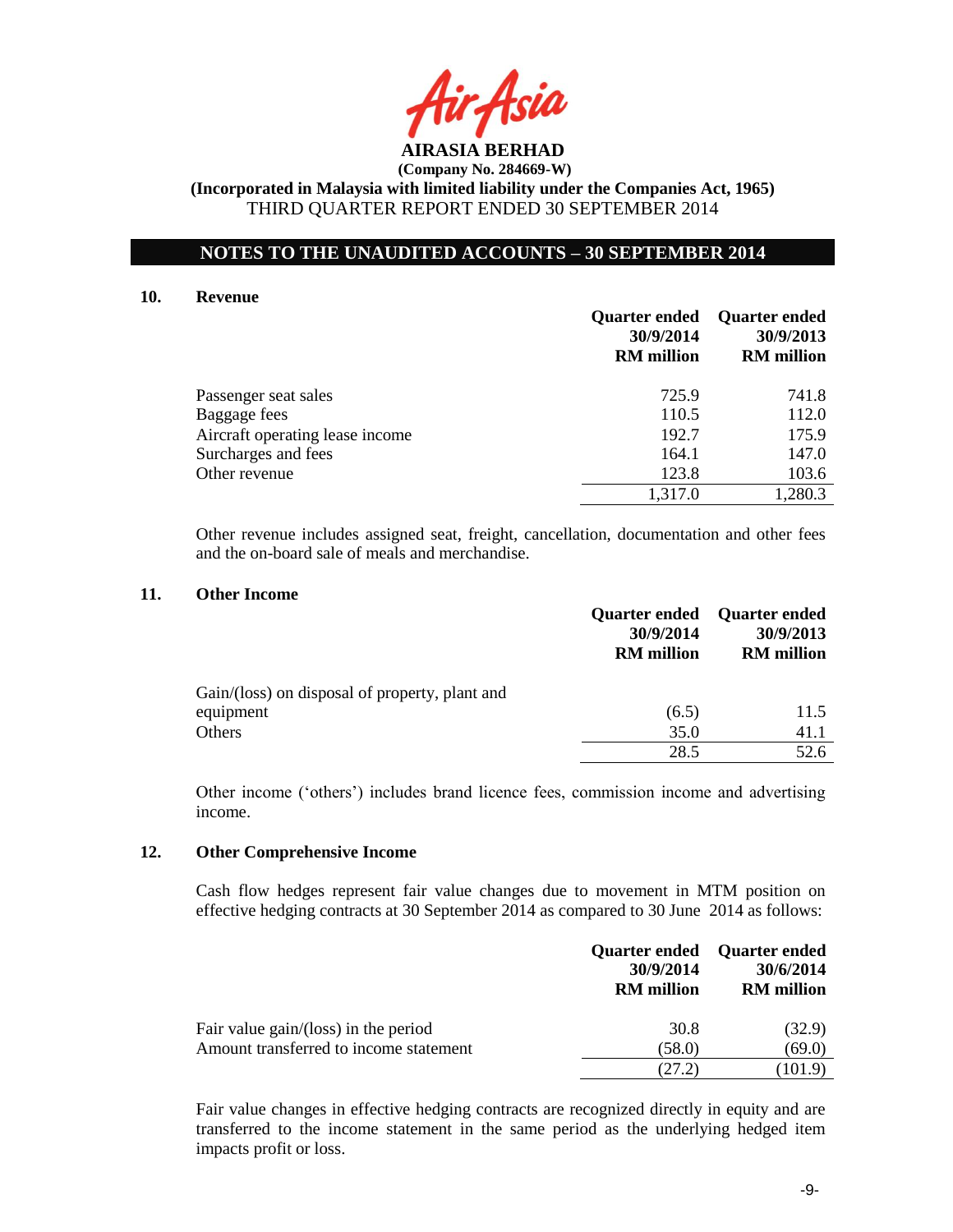

# **NOTES TO THE UNAUDITED ACCOUNTS – 30 SEPTEMBER 2014**

#### **13. Disclosure of Realised and Unrealised Profits**

The cumulative retained profit of the Group and its subsidiaries comprises realized and unrealized profit as disclosed in the table below.

|                                                                                        | As at<br>30/9/2014<br><b>RM'000</b> | As at<br>31/12/2013<br><b>RM'000</b> |
|----------------------------------------------------------------------------------------|-------------------------------------|--------------------------------------|
| Total retained profit of AirAsia Berhad and its<br>subsidiaries                        |                                     |                                      |
| Realised                                                                               | 2,775,819                           | 2,358,327                            |
| Unrealised                                                                             | 461,602                             | 512,256                              |
|                                                                                        | 3,237,421                           | 2,870,583                            |
| Total share of accumulated gains/(losses) from<br>associates<br>Realised<br>Unrealised | 12,746                              | 33,228                               |
|                                                                                        | 12,746                              | 33,228                               |
| Total share of accumulated gains/(losses) from jointly<br>controlled entities          |                                     |                                      |
| Realised<br>Unrealised                                                                 | 77,303                              | 22,680                               |
|                                                                                        | 77,303                              | 22,680                               |
| retained profit as per consolidated<br>Total group                                     |                                     |                                      |
| accounts                                                                               | 3,327,470                           | 2,926,491                            |

### **14. Property, plant and equipment**

### *(a) acquisition and disposals*

During the quarter ended 30 September 2014, the Group acquired property, plant and equipment with a cost of RM395.4 million (quarter ended 30 September 2013: RM379.6 million).

During the quarter ended 30 September 2014, proceeds from disposal of property, plant and equipment totaled RM77.8 million (quarter ended 30 September 2013: RM4.5 million).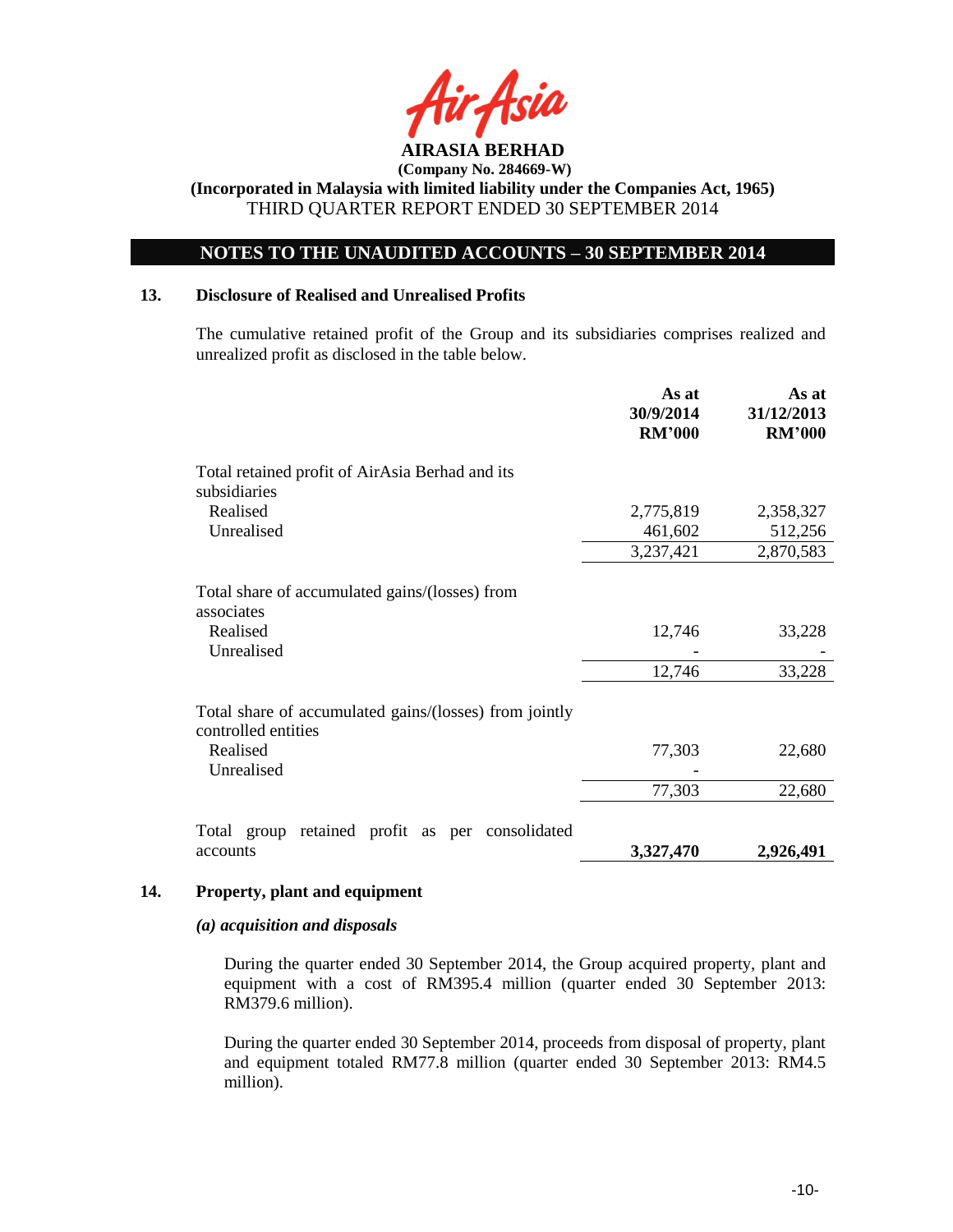

# **NOTES TO THE UNAUDITED ACCOUNTS – 30 SEPTEMBER 2014**

### *(b) revaluation*

There was no revaluation of property, plant and equipment in the quarter under review or in the same quarter of the prior year.

### *(c) impairment*

There was no impairment of property, plant and equipment in the quarter under review or in the same quarter of the prior year.

### **15. Post balance sheet events**

There were no material events after the period end that have not been reflected in the financial statements for the financial period ended 30 September 2014 as at the date of this report.

#### **16. Changes in composition of the Group**

There were no changes in the composition of the Group during the quarter under review.

#### **17. Contingent assets**

As at the date of this report, the Group does not have any contingent assets.

### **18. Changes in contingent liabilities since the last annual balance sheet date**

There were no material changes in contingent liabilities since the latest audited financial statements of the Group for the financial year ended 31 December 2013.

### **19. Capital commitments outstanding not provided for in the interim financial report**

Capital commitments for property, plant and equipment:

|                                 |            | <b>Group and Company</b> |  |  |
|---------------------------------|------------|--------------------------|--|--|
|                                 | 30/9/2014  | 30/9/2013                |  |  |
|                                 | RM'000     | RM'000                   |  |  |
| Approved and contracted for     |            | 48,404,197 51,829,846    |  |  |
| Approved but not contracted for | 14,762,250 | 14,667,750               |  |  |
|                                 | 63.166.447 | 66,497,596               |  |  |
|                                 |            |                          |  |  |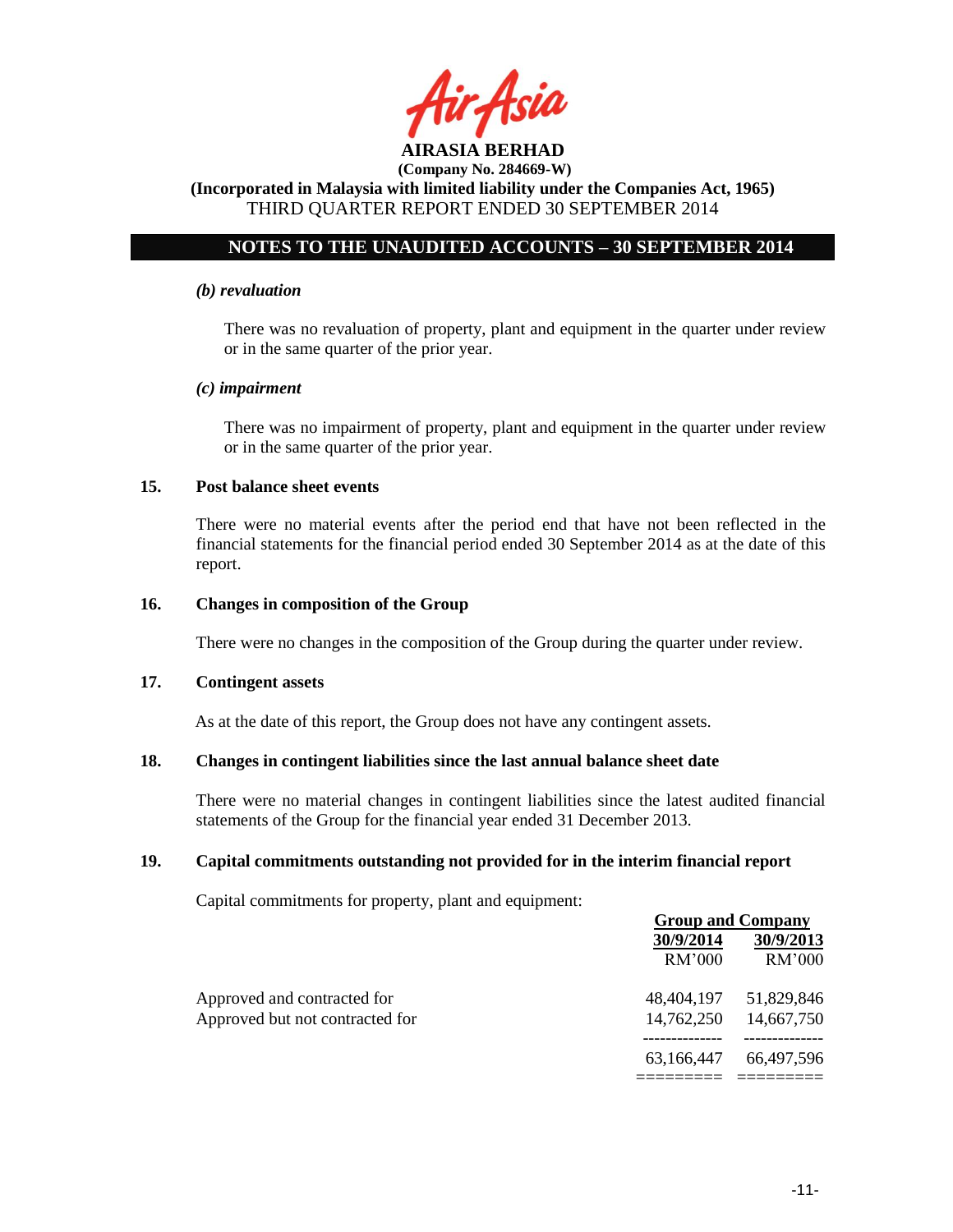

**(Incorporated in Malaysia with limited liability under the Companies Act, 1965)** THIRD QUARTER REPORT ENDED 30 SEPTEMBER 2014

# **NOTES TO THE UNAUDITED ACCOUNTS – 30 SEPTEMBER 2014**

### **20. Material related party transactions**

Details of the relationship and transactions between AirAsia and its related parties are as described below. The related party transactions described were carried out on the terms and conditions obtainable in transactions with unrelated parties unless otherwise stated.

| Name of company                     | <b>Relationship</b>                            |
|-------------------------------------|------------------------------------------------|
| Thai AirAsia                        | Associate of a subsidiary                      |
| PT Indonesia AirAsia                | Associate of a subsidiary                      |
| AirAsia Inc (Philippines)           | Associate of a subsidiary                      |
| AirAsia India Private Limited       | Associate of a subsidiary                      |
| AirAsia Japan Co. Ltd               |                                                |
| (ANA Holdings Inc.)                 | Former associate of a subsidiary               |
| Asian Aviation Centre of Excellence |                                                |
| Sdn Bhd                             | Joint venture                                  |
| AirAsia X Sdn. Bhd.                 | Company with common directors and shareholders |

These following items have been included in the Income Statement

|                                                    | Quarter ended<br>30/9/2014<br><b>RM'000</b> | <b>Quarter ended</b><br>30/9/2013<br><b>RM'000</b> |
|----------------------------------------------------|---------------------------------------------|----------------------------------------------------|
| Thai AirAsia                                       |                                             |                                                    |
| Lease rental income on aircraft                    | 91,814                                      | 84,898                                             |
| Indonesia AirAsia                                  |                                             |                                                    |
| Lease rental income on aircraft                    | 79,981                                      | 67,910                                             |
| <b>Philippines AirAsia</b>                         |                                             |                                                    |
| Lease rental income on aircraft                    | 21,125                                      | 7,145                                              |
| India AirAsia                                      |                                             |                                                    |
| Lease rental income on aircraft                    | 4,134                                       |                                                    |
| Japan AirAsia                                      |                                             |                                                    |
| Lease rental income on aircraft                    |                                             | 15,979                                             |
| AirAsia X Berhad                                   |                                             |                                                    |
| Services charged to AirAsia X Berhad               | 1,649                                       | 1,657                                              |
| <b>Asian Aviation Centre of Excellence Sdn Bhd</b> |                                             |                                                    |
| Training costs charged to AirAsia Berhad           | (3,391)                                     | (4,515)                                            |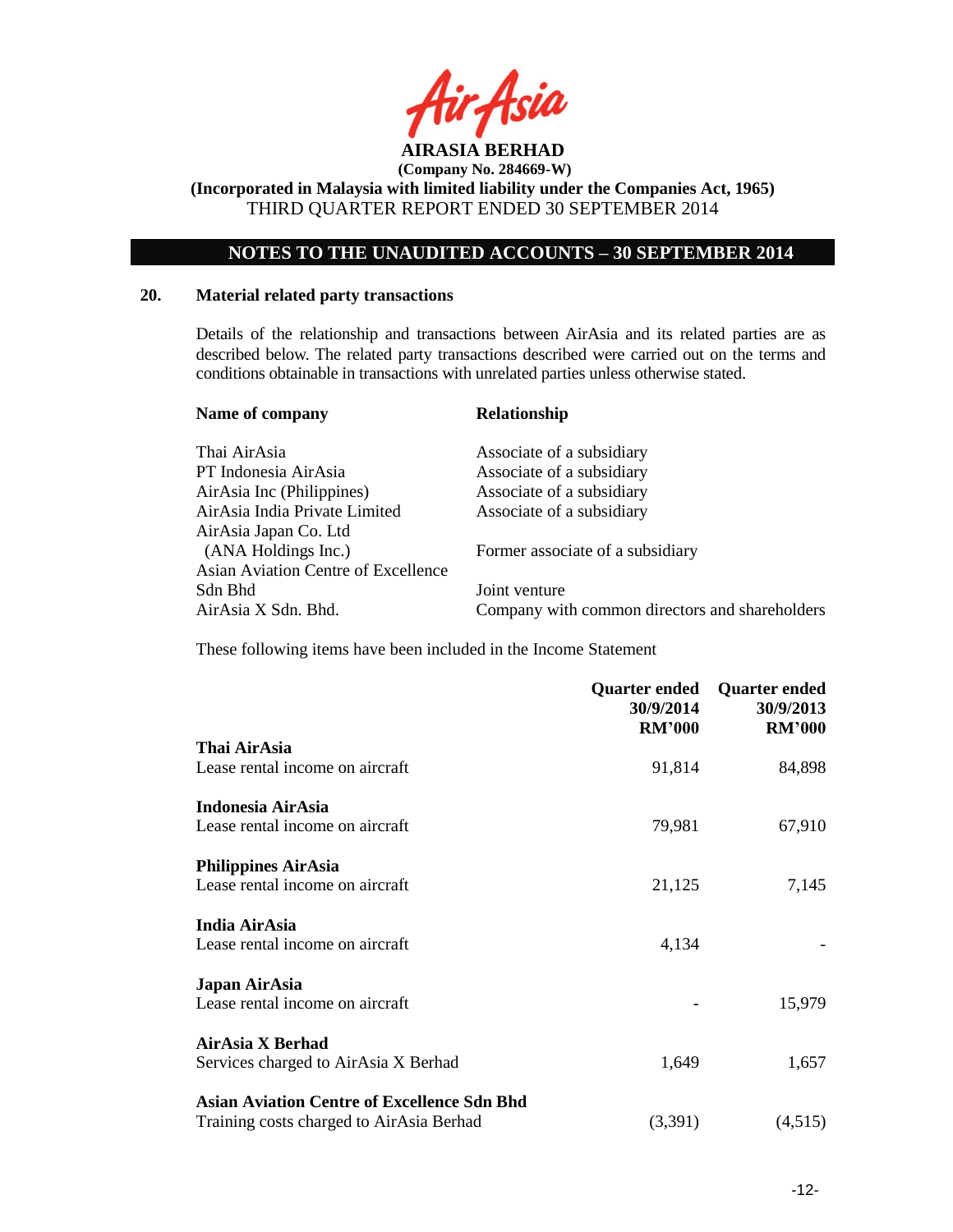

**(Company No. 284669-W) (Incorporated in Malaysia with limited liability under the Companies Act, 1965)**

THIRD QUARTER REPORT ENDED 30 SEPTEMBER 2014

# **NOTES TO THE UNAUDITED ACCOUNTS – 30 SEPTEMBER 2014**

# **21. Review of performance**

**Performance of current quarter against the same quarter last year for Malaysia**

| <b>Quarter Ended: 30 September</b>              | Jul - Sep          | Jul - Sep           | <b>Change</b> |
|-------------------------------------------------|--------------------|---------------------|---------------|
| <b>RM'000</b>                                   | 2014               | 2013                | $y$ -o-y      |
|                                                 |                    |                     |               |
| Revenue                                         | 1,316,992          | 1,280,293           | 3%            |
| Operating expenses:                             |                    |                     |               |
| - Staff costs                                   | (158, 561)         | (137, 276)          | 16%           |
| - Depreciation of property, plant               |                    |                     |               |
| and equipment                                   | (180, 418)         | (164, 823)          | 9%            |
| - Aircraft fuel expenses                        | (521,078)          | (538, 143)          | $-3%$         |
| - Maintenance and overhaul                      | (41, 246)          | (42, 444)           | $-3%$         |
| - User charges and other related expenses       | (139, 049)         | (129, 481)          | 7%            |
| - Aircraft operating lease expenses             | (49, 687)          | (48, 771)           | 2%<br>71%     |
| - Other operating expenses<br>Other income      | (55,030)<br>28,456 | (32, 224)<br>52,627 | $-46%$        |
| Share of results of jointly controlled entities | 43,824             | 9,911               | 342%          |
| Share of results of associates                  | (17, 197)          | 13,953              | $-223%$       |
|                                                 |                    |                     |               |
| <b>Operating Profit</b>                         | 227,006            | 263,622             | $-14%$        |
| Finance Income                                  | 37,875             | 16,394              | 131%          |
| <b>Finance Costs</b>                            | (135, 392)         | (109, 622)          | 24%           |
| <b>Net operating profit</b>                     | 129,489            | 170,394             | $-24%$        |
| Foreign Exchange gain/(loss) on borrowings      | (152, 656)         | (155, 167)          | $-2%$         |
| Foreign Exchange gain/(loss) on amounts due     | 49,633             | 9,884               | 402%          |
| from associates and jointly-controlled entities |                    |                     |               |
|                                                 |                    |                     |               |
| Profit before tax                               | 26,466             | 25,111              | 5%            |
| <b>Current Taxation</b>                         | (10, 617)          | (3,210)             | 231%          |
| Deferred taxation                               | (10, 452)          | 13,581              | $-177%$       |
|                                                 |                    |                     |               |
| <b>Profit after tax</b>                         | 5,397              | 35,482              | $-85%$        |
| <b>EBITDAR</b>                                  | 457,111            | 477,216             | $-4%$         |
| <b>EBITDAR Margin</b>                           | 35%                | 37%                 | $-2$ ppt      |
| <b>EBIT Margin</b>                              | 17%                | 21%                 | $-4$ ppt      |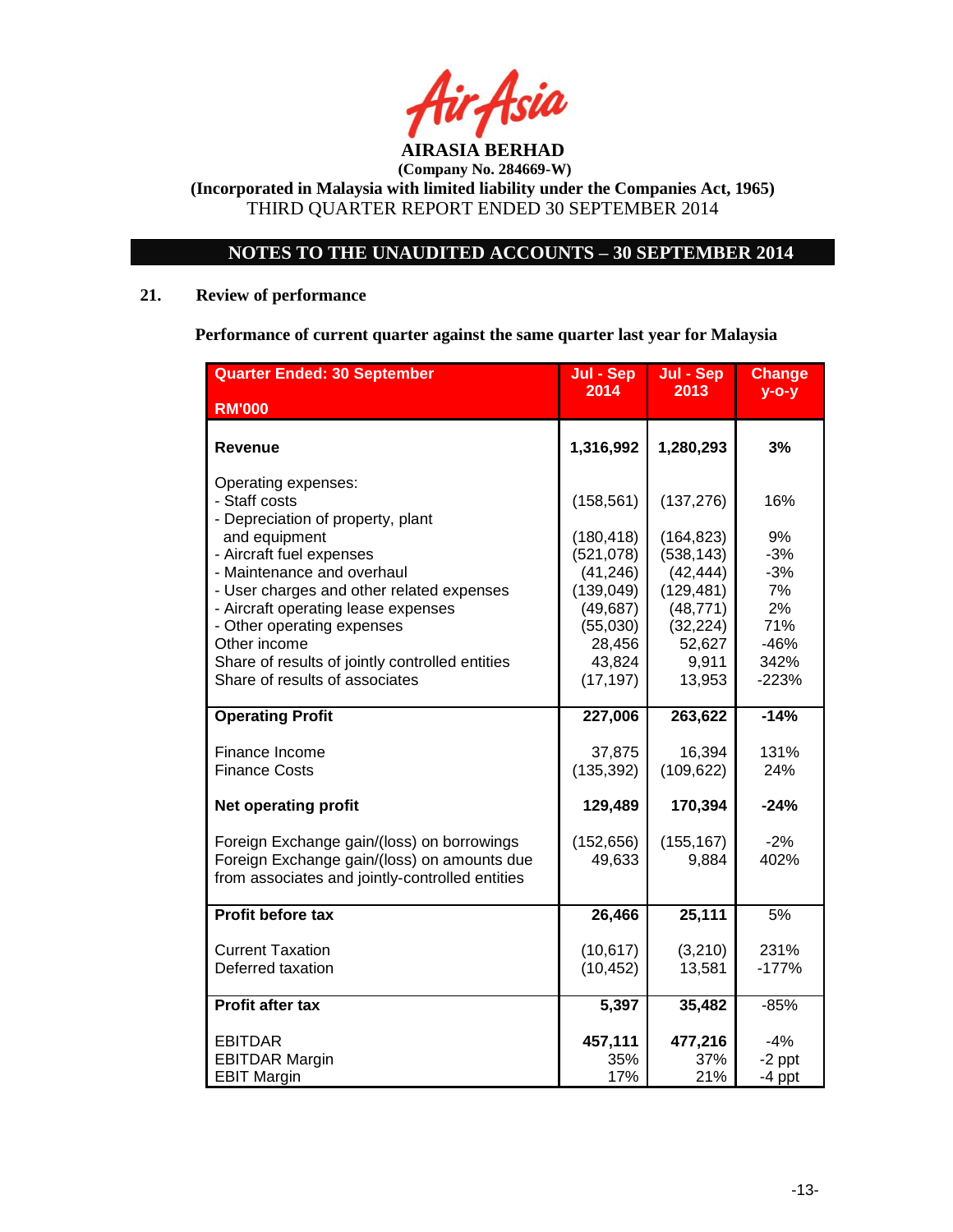

# **NOTES TO THE UNAUDITED ACCOUNTS – 30 SEPTEMBER 2014**

The Group recorded revenue of RM1,317.0 million for the quarter ended 30 September 2014 ("3Q14"), 3% higher than the revenue of RM1,280.3 million recorded in the quarter ended 30 September 2013 ("3Q13"). The revenue growth was supported by a 0.5% increase in passenger numbers and a 3% increase in unit passenger revenues to RM216 as compared to RM210 achieved in 3Q13. Ancillary income per passenger increased by 15% to RM47 year-on-year. The seat load factor was at 77%, consistent with the same period last year.

The profit before tax for the period was RM26.5 million compared to RM25.1 million in the same quarter of 2013 while the profit after tax for the period was RM5.4million compared to RM35.5 million in the same quarter of 2013.

### **Cashflow commentary for current quarter against immediately preceding quarter**

| Net Cash Flow (RM'000)         | <b>July - Sept 2014</b> | <b>Apr - June 2014</b> |
|--------------------------------|-------------------------|------------------------|
|                                |                         |                        |
| Cash from Operations           | 151,819                 | (89, 214)              |
| Cash from Investing Activities | (202, 969)              | (1,317,682)            |
| Cash from Financing Activities | 14.280                  | 1,253,417              |
| <b>Net Cash Flow</b>           | (36, 870)               | (153, 479)             |

The Group's cash generated from operations was RM85.1 million, compared to cash out flows from operations of RM89.2 million in the immediate preceding quarter ended 30 June 2014. Net cash flow in the quarter amounted to a RM36.9 million outflow, as cash out flows from investing activities exceeded financing and operations cash in flows.

#### **Balance sheet commentary for current quarter**

| <b>Balance Sheet</b><br><b>RM</b> million | <b>September 2014</b> | <b>June 2014</b> |
|-------------------------------------------|-----------------------|------------------|
|                                           |                       |                  |
| <b>Total Debt</b>                         | 11,791                | 11,488           |
| Cash                                      | 1,084                 | 1,368            |
| <b>Net Debt</b>                           | 10,707                | 10,120           |
|                                           |                       |                  |
| Net Gearing                               | 2.07                  | 1.95             |

The Group's total debt as of end of September 2014 was RM11.8 billion. The Group's net debt after offsetting the cash balances amounted to RM10.7 billion.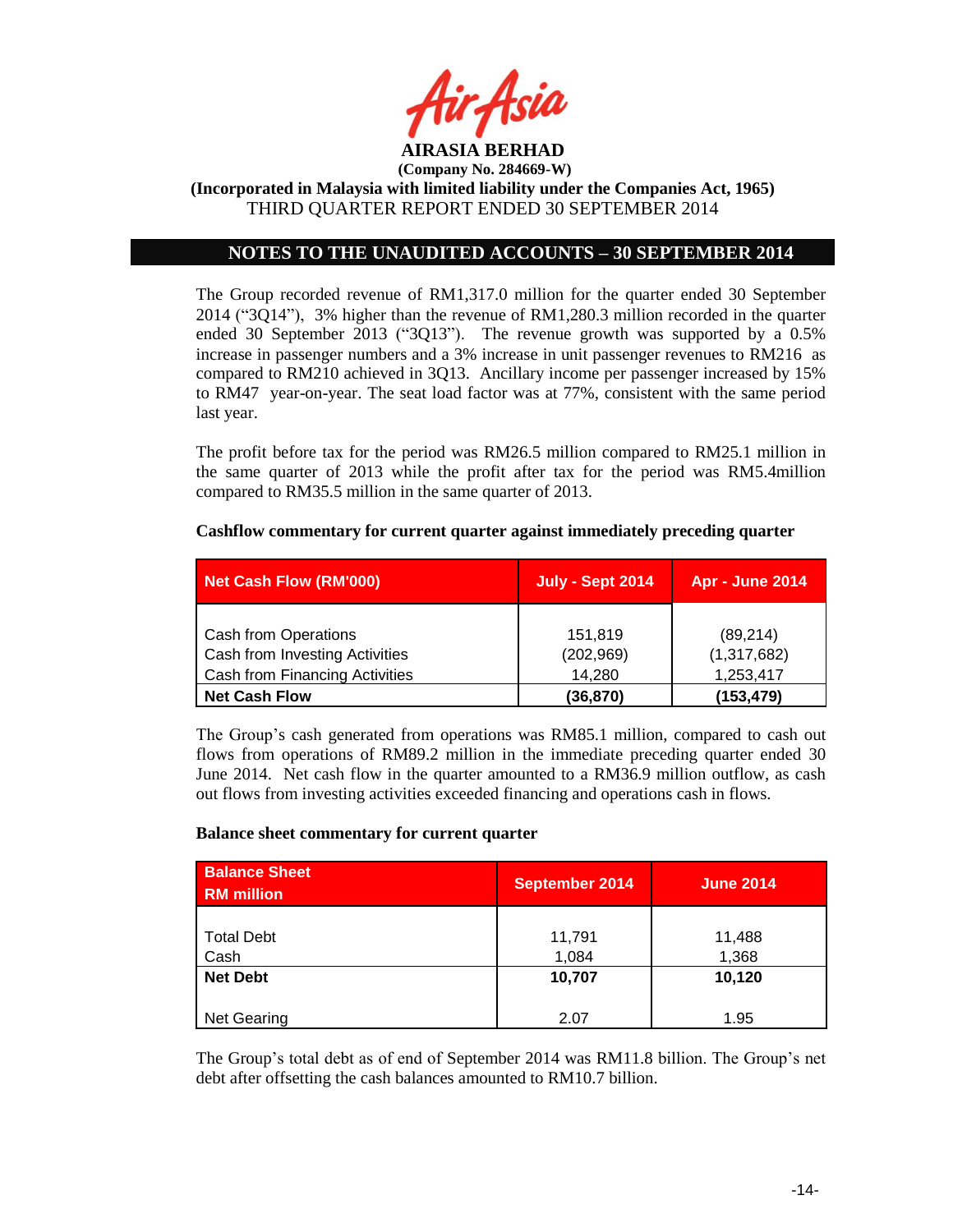

**(Incorporated in Malaysia with limited liability under the Companies Act, 1965)** THIRD QUARTER REPORT ENDED 30 SEPTEMBER 2014

# **NOTES TO THE UNAUDITED ACCOUNTS – 30 SEPTEMBER 2014**

### **22. Jointly Controlled Entities and Associate Companies**

### **i) Associate Company - Thai AirAsia**

Thai AirAsia is an associate company owned 45% by AirAsia Berhad. As such it is accounted for using the equity method, as permitted by the Malaysian Accounting Standards Board MFRS128, Investments in Associates.

Thai AirAsia recorded revenue of THB5,558.6 million in 3Q14, 1% lower compared to the THB5,595.1 million achieved in 3Q13. Passenger volumes which increased by 12% year-on-year despite , though were offset by a 14% decrease in the year-on-year average fares. Anciliary income per passenger increased by 11% year-on-year, so that average unit passenger revenue declined by 10% year on year. Passengers carried by Thai AirAsia increased as capacity rose 13% year-on-year while the seat load factor decreased by 1ppt to 82%.

Thai AirAsia recorded an operating loss of THB420.0 million in 3Q14, compared to an operating profit of THB377.6 million in 3Q13. Thai AirAsia recorded a net loss of THB382.1 million in 3Q14, compared to a net profit of THB297.3 million in 3Q13.

AirAsia Berhad has equity accounted its share of the net loss amounting to RM17.2 million in 3Q14, as reflected in the AirAsia Berhad income statement.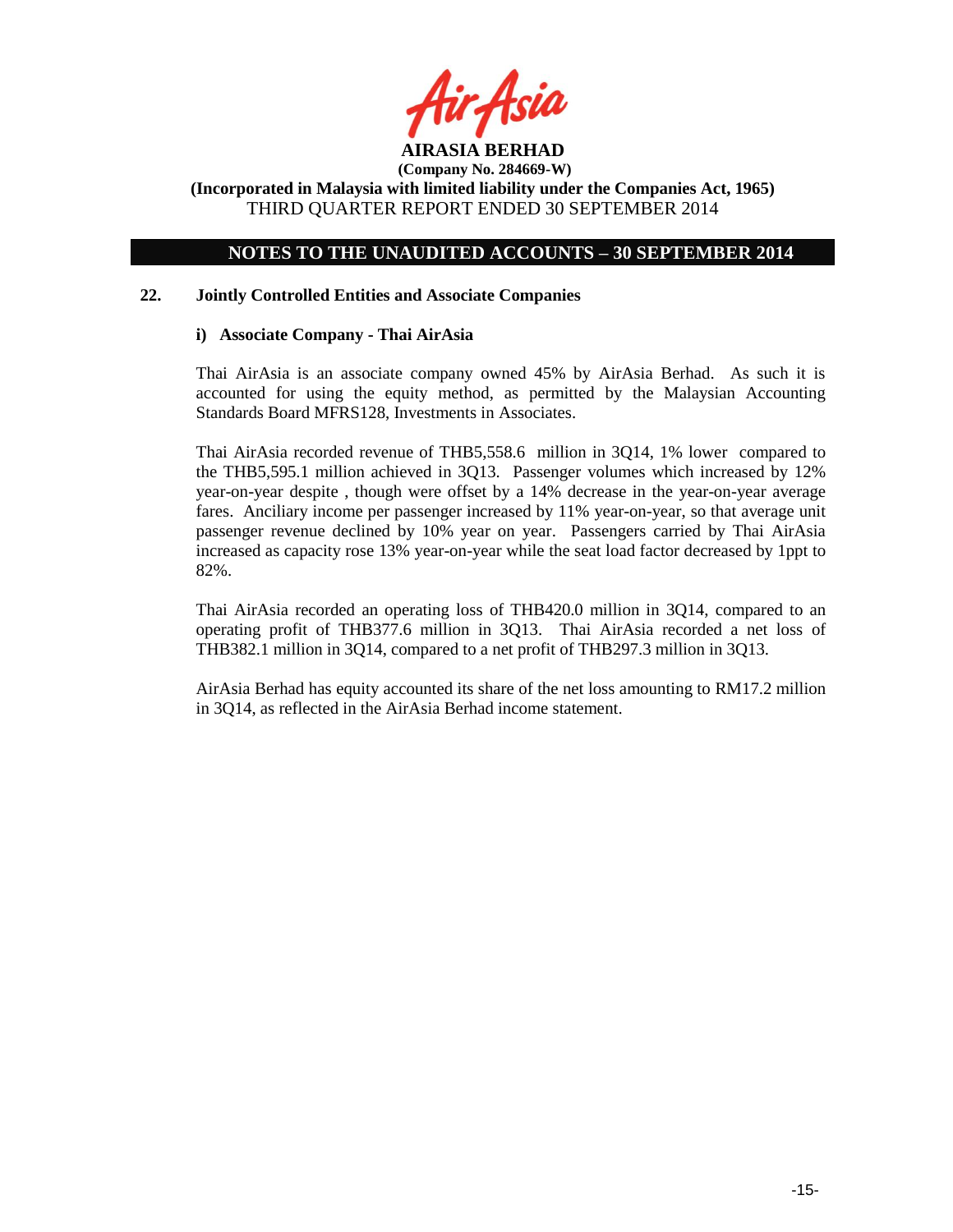

**(Incorporated in Malaysia with limited liability under the Companies Act, 1965)** THIRD QUARTER REPORT ENDED 30 SEPTEMBER 2014

# **NOTES TO THE UNAUDITED ACCOUNTS – 30 SEPTEMBER 2014**

**Performance indicator for Thailand operations for current quarter against the same quarter last year**

| <b>Quarter Ended: 30 September</b> | Jul - Sep<br>2014 |           | <b>Change</b><br>$V - O - V$ |
|------------------------------------|-------------------|-----------|------------------------------|
| Passengers Carried                 | 2,854,688         | 2,557,305 | 12%                          |
| Capacity                           | 3,470,400         | 3,063,240 | 13%                          |
| Seat Load Factor                   | 82%               | 83%       | $-1$ ppt                     |
| RPK (million)                      | 2,957             | 2,769     | 7%                           |
| ASK (million)                      | 3,553             | 3,282     | 8%                           |
| Average Fare (THB)                 | 1,592             | 1,842     | $-14%$                       |
| Ancillary Income Per Pax (THB)     | 364               | 354       | 3%                           |
| Unit Passenger Revenue (THB)       | 1,956             | 2,196     | $-11%$                       |
| Revenue / ASK (THB)                | 1.56              | 1.70      | -8%                          |
| Revenue / ASK (US cents)           | 4.87              | 5.31      | $-8%$                        |
| Cost / ASK (THB)                   | 1.68              | 1.59      | 6%                           |
| Cost / ASK (US cents)              | 5.24              | 4.95      | 6%                           |
| Cost / ASK-ex Fuel (THB)           | 0.96              | 0.87      | 10%                          |
| Cost / ASK-ex Fuel (US cents)      | 2.98              | 2.72      | 10%                          |
| Aircraft (end of period)           | 40                | 31        | 29%                          |
| Average Stage Length (km)          | 1,024             | 1,071     | $-4%$                        |
| Number of Flights                  | 19,280            | 17,018    | 13%                          |
| <b>Fuel Consumed (Barrels)</b>     | 627,045           | 583,593   | 7%                           |
| Average Fuel Price (US\$ / Barrel) | 128               | 125       | 2%                           |

*Exchange Rate: USD:THB – 32.12 - prior year US cents figures are restated at the current period average exchange rate*

#### **Definition and calculation methodology**

| ASK (Available Seat Kilometres)    | Total available seats multiplied by the distance flown.        |
|------------------------------------|----------------------------------------------------------------|
| RPK (Revenue Passenger Kilometres) | Number of passengers carried multiplied by distance<br>flown   |
| Revenue/ASK                        | Total revenue divided by ASK                                   |
| Cost/ASK                           | Total expenses before operating profit divided by ASK          |
| Cost/ASK - ex fuel                 | Costs, as defined above, less fuel expenses, divided by<br>ASK |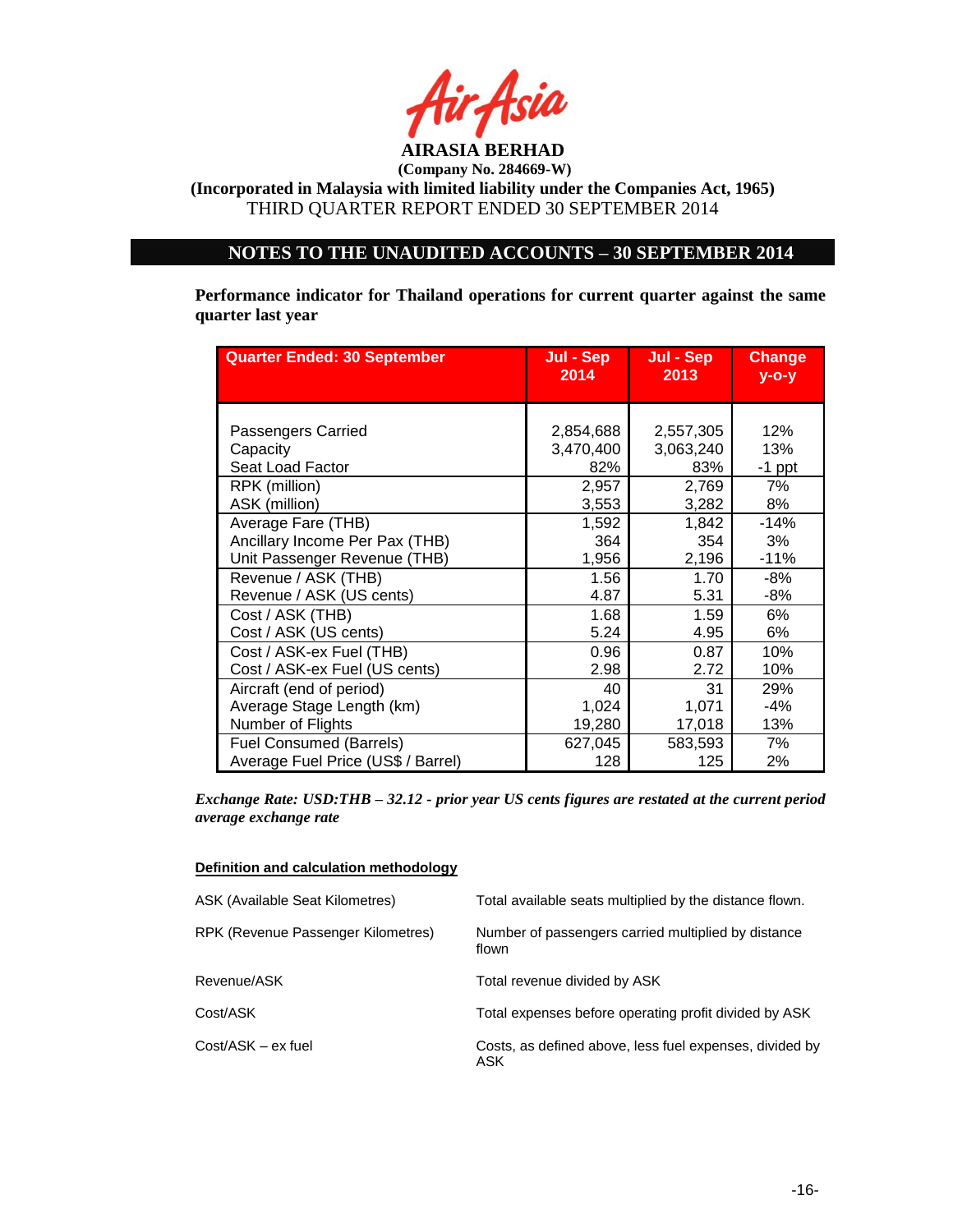

# **NOTES TO THE UNAUDITED ACCOUNTS – 30 SEPTEMBER 2014**

# **Performance of current quarter against the same quarter last year for Thailand**

| <b>Quarter Ended: 30 September</b>                                              | Jul - Sep                 | Jul - Sep                | <b>Change</b>       |
|---------------------------------------------------------------------------------|---------------------------|--------------------------|---------------------|
| <b>THB'000</b>                                                                  | 2014                      | 2013                     | $y$ -o-y            |
| <b>Revenue</b>                                                                  | 5,558,594                 | 5,595,068                | $-1%$               |
| Operating expenses:<br>- Staff costs<br>- Depreciation of property, plant       | (663, 158)                | (579, 077)               | 15%                 |
| and equipment<br>- Aircraft fuel expenses                                       | (216, 435)<br>(2,572,067) | (96, 765)<br>(2,346,173) | 124%<br>10%         |
| - Maintenance & overhaul                                                        | (447, 763)                | (459, 672)               | $-3%$               |
| -User charges and other related expenses<br>- Aircraft operating lease expenses | (861, 138)<br>(931, 965)  | (667, 853)<br>(826, 038) | 29%<br>13%          |
| - Other operating expenses<br>Other income                                      | (415, 727)<br>129,630     | (347, 531)<br>105,664    | 20%<br>23%          |
|                                                                                 |                           |                          |                     |
| <b>Operating Profit</b>                                                         | (420, 029)                | 377,623                  | $-211%$             |
| Finance Income                                                                  | 124,476                   | 83,830                   | 48%                 |
| <b>Finance Costs</b>                                                            | (64, 991)                 | (61, 419)                | 6%                  |
| <b>Profit before tax</b>                                                        | (360, 544)                | 400,034                  | $-190%$             |
| Taxation<br>Deferred taxation                                                   | (2, 433)<br>(19, 159)     | (102, 721)               | $-98%$              |
| <b>Profit after tax</b>                                                         | (382, 136)                | 297,313                  | $-229%$             |
| <b>EBITDAR</b><br><b>EBITDAR Margin</b>                                         | 728,371<br>13%            | 1,300,426<br>23%         | $-44%$<br>$-10$ ppt |
| <b>EBIT Margin</b>                                                              | $-8%$                     | 7%                       | $-15$ ppt           |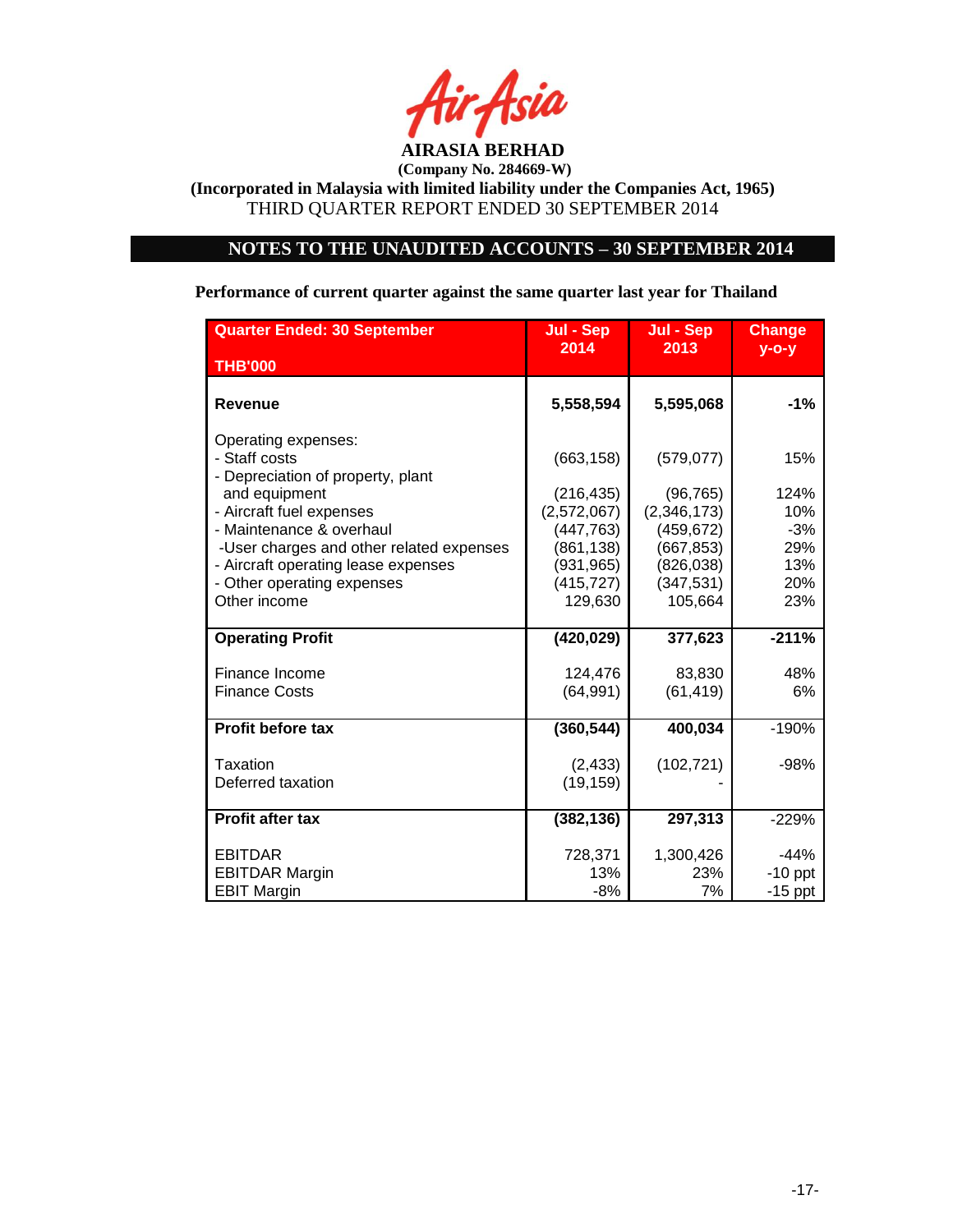

**(Incorporated in Malaysia with limited liability under the Companies Act, 1965)** THIRD QUARTER REPORT ENDED 30 SEPTEMBER 2014

# **NOTES TO THE UNAUDITED ACCOUNTS – 30 SEPTEMBER 2014**

#### **Balance Sheet**

| <b>Quarter Ended: 30 September</b><br><b>THB'000</b> | <b>Sep 2014</b> | <b>Dec 2013</b> |
|------------------------------------------------------|-----------------|-----------------|
|                                                      |                 |                 |
| Property, Plant & Equipment                          | 15,856,603      | 10,835,933      |
| <b>Prepaid Expenses</b>                              | 3,320,995       | 342,969         |
| Inventory                                            | 55,866          | 68,968          |
| Other Debtors & Prepayments                          | 4,355,043       | 1,759,172       |
| General Investment                                   | 51,430          | 5,791,728       |
| Cash & Short Term Deposits                           | 5,781,881       | 2,309,100       |
| <b>Total Assets</b>                                  | 29,421,819      | 21,107,870      |
|                                                      |                 |                 |
| Sales In Advance                                     | 4,651,188       | 4,299,163       |
| <b>Other Creditors &amp; Accruals</b>                | 3,417,653       | 2,457,011       |
| Amounts Owing to Related Party                       | 476,977         | 506,830         |
| Long Term Liabilities                                | 15,306,747      | 7,988,518       |
| <b>Total Liabilities</b>                             | 23,852,565      | 15,251,522      |
|                                                      |                 |                 |
| <b>Share Capital</b>                                 | 435,556         | 435,556         |
| <b>Share Premium</b>                                 | 2,628,786       | 2,628,786       |
| <b>Retained Earnings</b>                             | 2,504,912       | 2,792,006       |
| <b>Total Equity</b>                                  | 5,569,254       | 5,856,348       |

### **ii) Associate Company - Indonesia AirAsia**

Indonesia AirAsia is an associate company owned 49% by AirAsia Berhad. As such it is accounted for using the equity method, as permitted by the Malaysian Accounting Standards Board MFRS128, Investments in Associates. The Group's interest in Indonesia AirAsia has been reduced to zero and the Group will only recognize its share of profits after its share of profits equals the share of losses not previously recognized.

Indonesia AirAsia recorded revenue of IDR 1,719.8 billion in 3Q14, 7% higher as compared to the IDR 1,614.3 billion achieved in 3Q13. The positive growth in revenue can be attributed to higher average fares which increased by 18% year-on-year, while anciliary income per passenger increased by 22% year-on-year. Passengers carried by Indonesia AirAsia decreased by 10% year-on-year while there was a decrease of 15% in seat capacity. As a result the seat load factor increased by 4 percentage point to 79% as compared to 3Q13.

Indonesia AirAsia recorded an operating profit of IDR76.1 billion in 3Q14, compared to an operating profit of IDR113.6 billion in 3Q13. Indonesia AirAsia recorded a net profit of IDR1.7 billion in 3Q14 as compared to a net profit of IDR2.4 billion in 3Q13.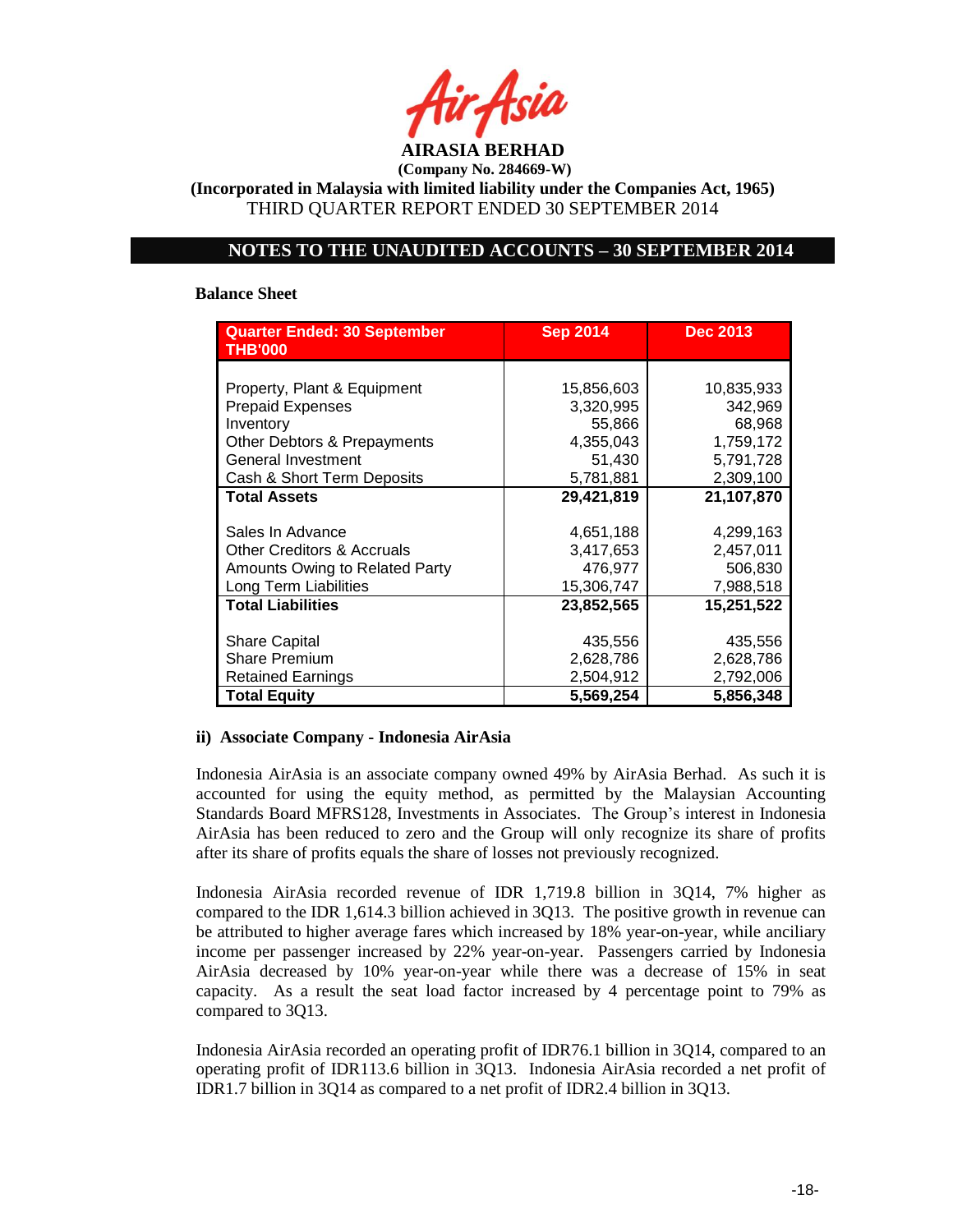

# **NOTES TO THE UNAUDITED ACCOUNTS – 30 SEPTEMBER 2014**

The AirAsia Berhad share of the net profit in 3Q14 amounted to RM0.2 million. However, as the Group's interest in Indonesia AirAsia has been reduced to zero any profits will only be recognized when a total of RM325.7 million of unrecognized losses have been reversed.

**Performance indicator for Indonesia operations for current quarter against the same quarter last year**

| <b>Quarter Ended: 30 September</b> | Jul - Sep<br>2014 | Jul - Sep<br>2013 | <b>Change y-o-y</b> |
|------------------------------------|-------------------|-------------------|---------------------|
|                                    |                   |                   |                     |
| Passengers Carried                 | 1,847,385         | 2,057,580         | -10%                |
| Capacity                           | 2,324,340         | 2,741,040         | -15%                |
| Seat Load Factor                   | 79%               | 75%               | 4 ppt               |
| RPK (million)                      | 2,159             | 2,457             | $-12%$              |
| ASK (million)                      | 2,704             | 3,246             | -17%                |
| Average Fare (IDR)                 | 765,005           | 647,649           | 18%                 |
| Ancillary Income Per Pax (IDR)     | 166,540           | 136,914           | 22%                 |
| Unit Passenger Revenue (IDR)       | 931,545           | 784,563           | 19%                 |
| Revenue / ASK (IDR)                | 635.91            | 497.39            | 28%                 |
| Revenue / ASK (US cents)           | 5.38              | 4.20              | 28%                 |
| Cost / ASK (IDR)                   | 607.76            | 462.40            | 31%                 |
| Cost / ASK (US cents)              | 5.14              | 3.91              | 31%                 |
| Cost / ASK-ex Fuel (IDR)           | 354.83            | 228.58            | 55%                 |
| Cost / ASK-ex Fuel (US cents)      | 3.00              | 1.93              | 55%                 |
| Aircraft (end of period)           | 30                | 26                | 15%                 |
| Average Stage Length (km)          | 1,191             | 1,195             | 0%                  |
| Number of Flights                  | 12,921            | 15,228            | -15%                |
| Fuel Consumed (Barrels)            | 462,875           | 500,024           | -7%                 |
| Average Fuel Price (US\$ / Barrel) | 125               | 128               | $-3%$               |

*Exchange Rate: USD:IDR – 12,195 - prior year US cents figures are restated at the current period average exchange rate*

#### **Definition and calculation methodology**

| ASK (Available Seat Kilometres)    | Total available seats multiplied by the distance flown.        |
|------------------------------------|----------------------------------------------------------------|
| RPK (Revenue Passenger Kilometres) | Number of passengers carried multiplied by distance<br>flown   |
| Revenue/ASK                        | Total revenue divided by ASK                                   |
| Cost/ASK                           | Total expenses before operating profit divided by ASK          |
| Cost/ASK - ex fuel                 | Costs, as defined above, less fuel expenses, divided by<br>ASK |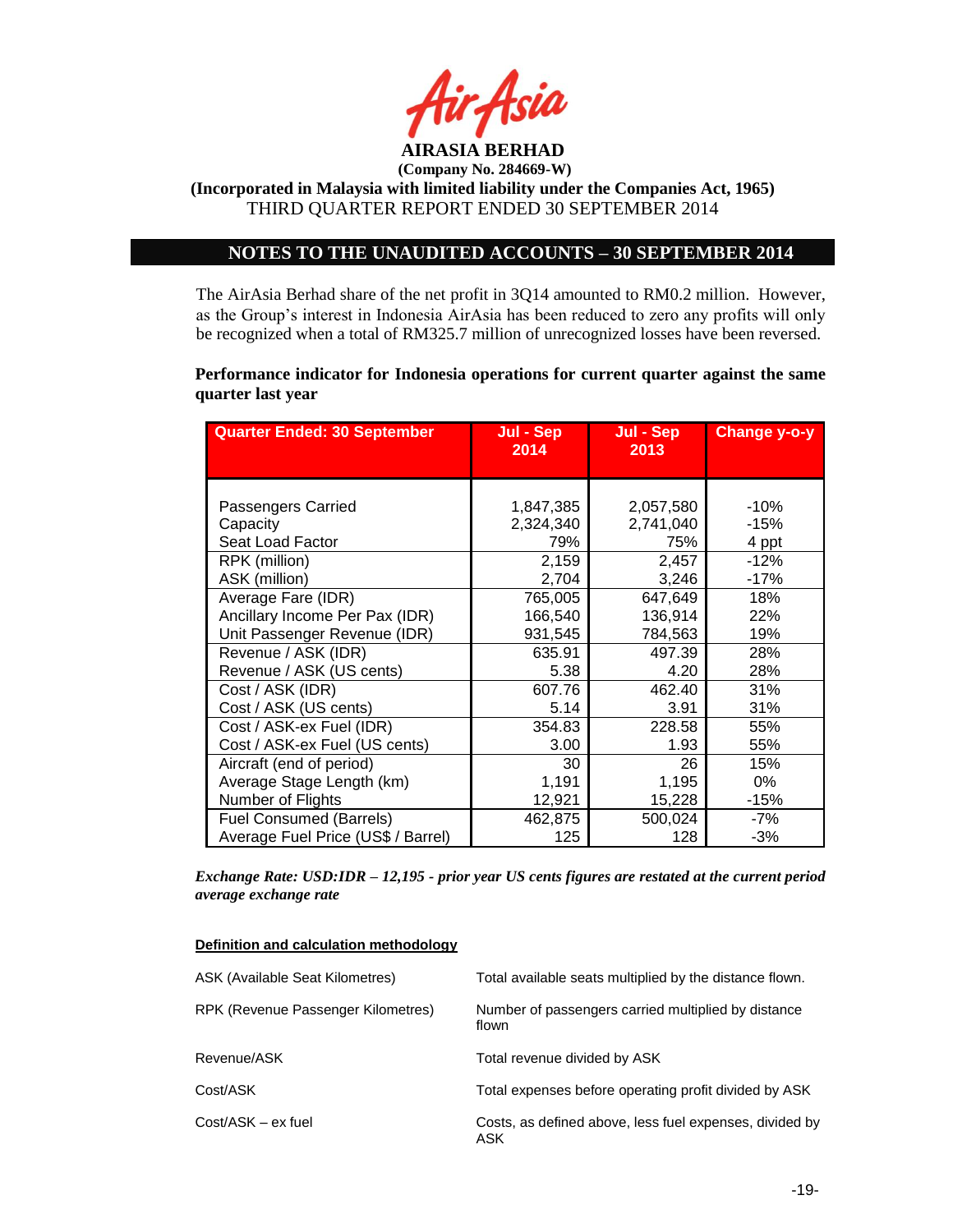

# **NOTES TO THE UNAUDITED ACCOUNTS – 30 SEPTEMBER 2014**

# **Performance of current quarter against the same quarter last year for Indonesia**

| <b>Quarter Ended: 30 September</b><br><b>IDR</b> million                                                                                                                                                                                                                                    | <b>Jul - Sep 2014</b>                                                                               | <b>Jul - Sep 2013</b>                                                                                  |
|---------------------------------------------------------------------------------------------------------------------------------------------------------------------------------------------------------------------------------------------------------------------------------------------|-----------------------------------------------------------------------------------------------------|--------------------------------------------------------------------------------------------------------|
| <b>Revenue</b>                                                                                                                                                                                                                                                                              | 1,719,802                                                                                           | 1,614,301                                                                                              |
| Operating expenses:<br>- Staff costs<br>- Depreciation<br>- Aircraft fuel expenses<br>- Aircraft operating lease expense<br>- Maintenance & overhaul<br>- User charges and other related expenses<br>- Provision for early return of aircraft<br>- Other operating expenses<br>Other income | (176, 618)<br>(25, 179)<br>(684,052)<br>(296, 823)<br>(162,192)<br>(207, 841)<br>(92, 840)<br>1,866 | (141, 526)<br>(23, 674)<br>(758, 866)<br>(227, 962)<br>(153, 262)<br>(164, 980)<br>(41, 654)<br>11,189 |
| <b>Operating (loss)/profit</b>                                                                                                                                                                                                                                                              | 76,123                                                                                              | 113,566                                                                                                |
| Finance Income<br><b>Finance Costs</b>                                                                                                                                                                                                                                                      | 462<br>(74, 908)                                                                                    | 1,450<br>(112, 630)                                                                                    |
| (Loss)/profit before tax                                                                                                                                                                                                                                                                    | 1,677                                                                                               | 2,386                                                                                                  |
| Taxation                                                                                                                                                                                                                                                                                    |                                                                                                     |                                                                                                        |
| (Loss)/profit after tax                                                                                                                                                                                                                                                                     | 1,677                                                                                               | 2,386                                                                                                  |
| <b>EBITDAR</b><br><b>EBITDAR Margin</b><br><b>EBIT Margin</b>                                                                                                                                                                                                                               | 398,125<br>23%<br>4%                                                                                | 365,202<br>23%<br>7%                                                                                   |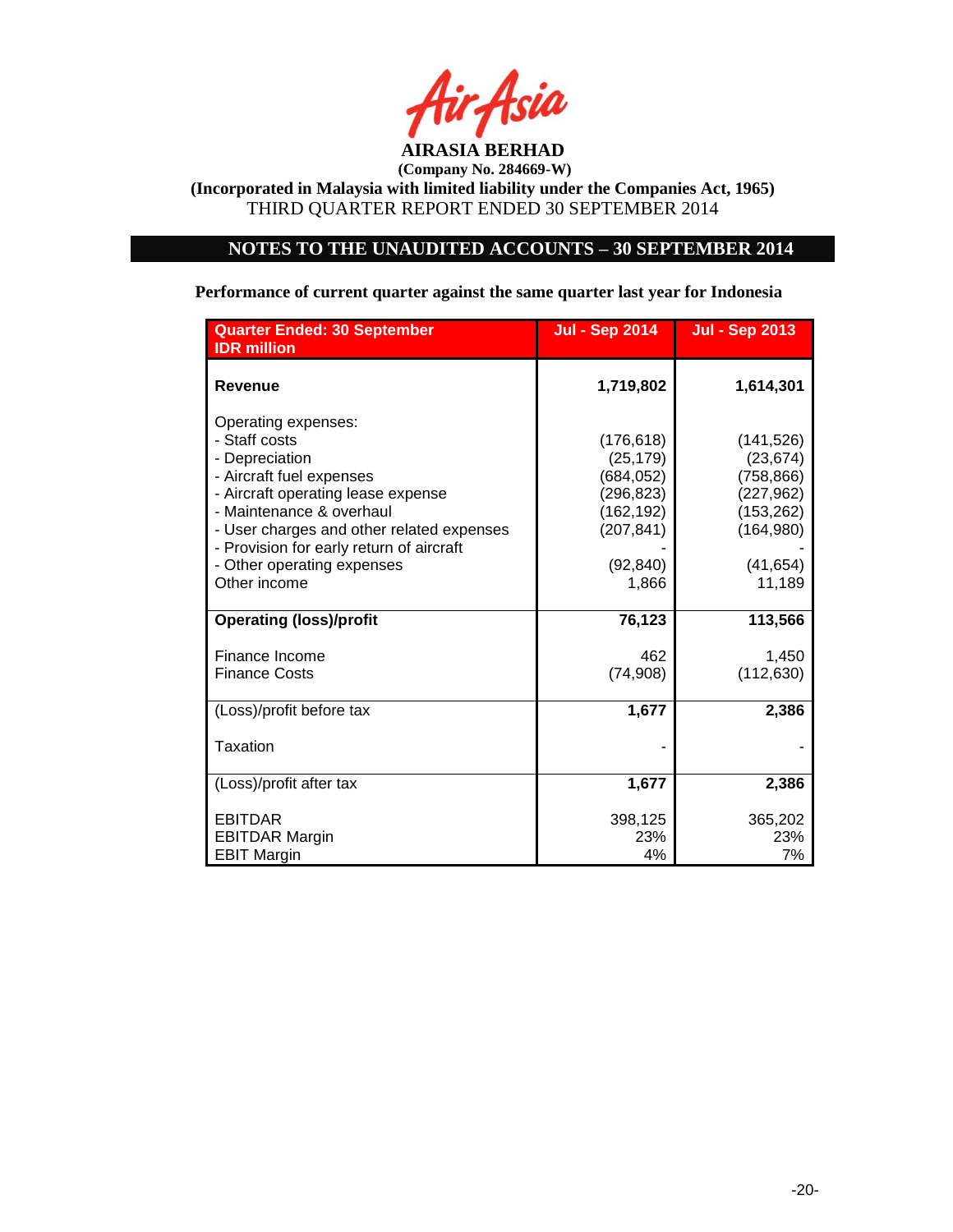

**(Incorporated in Malaysia with limited liability under the Companies Act, 1965)** THIRD QUARTER REPORT ENDED 30 SEPTEMBER 2014

# **NOTES TO THE UNAUDITED ACCOUNTS – 30 SEPTEMBER 2014**

### **Balance Sheet**

| <b>Quarter Ended: 30 September</b><br><b>IDR</b> million | <b>Sep 2014</b> | <b>Dec 2013</b> |
|----------------------------------------------------------|-----------------|-----------------|
| Property, Plant & Equipment                              | 1,549,607       | 1,592,071       |
| Work In Progress                                         |                 |                 |
| <b>Deferred Expenditure</b>                              | 9,503           | 9,503           |
| Inventory                                                | 21,279          | 23,420          |
| Other Debtors & Prepayments                              | 88,163          | 155,403         |
| Amounts Owing from Related Party                         | 2,857,160       | 2,553,159       |
| Maintenance Reserves                                     | 256,637         | 193,986         |
| Cash & Short Term Deposits                               | 148,435         | 25,769          |
| <b>Total Assets</b>                                      | 4,930,784       | 4,553,311       |
|                                                          |                 |                 |
| Sales In Advance                                         | 320,399         | 521,996         |
| <b>Other Creditors &amp; Accruals</b>                    | 4,716,364       | 3,295,862       |
| Amounts Owing to Related Party                           | 854,590         | 799,084         |
| <b>Borrowings</b>                                        | 1,480,530       | 1,584,555       |
| <b>Total Liabilities</b>                                 | 7,371,883       | 6,201,497       |
| <b>Share Capital</b>                                     | 180,000         | 180,000         |
| <b>Share Premium</b>                                     |                 |                 |
| <b>Retained Earnings</b>                                 | (2,621,099)     | (1,828,186)     |
| <b>Total Equity</b>                                      | (2,441,099)     | (1,648,186)     |

### **iii) Associate Company – AirAsia Inc ('AirAsia Philippines')**

AirAsia Philippines is an associate company which is incorporated in the Republic of the Philippines and is 40% owned by AirAsia Berhad. AirAsia Philippines recorded a net loss of RM14.0 million (quarter ended 30 September 2013: net loss of RM21.3 million) in the quarter under review out of which RMNil million is equity accounted in the AirAsia Berhad income statement. As the Group's interest in AirAsia Philippines has been reduced to zero, in accordance with MFRS128, any profits will only be recognized when a total of RM94.6 million of unrecognized losses have been reversed.

### **iv) Associate Company – AirAsia India Private Limited ('AirAsia India')**

AirAsia India is an associate company which is incorporated in India and is 49% owned by AirAsia Berhad. AirAsia India recorded a net loss of RM15.7 million (quarter ended 30 September 2013: RM nil) in the quarter under review out of which RMNil million is equity accounted in the AirAsia Berhad income statement.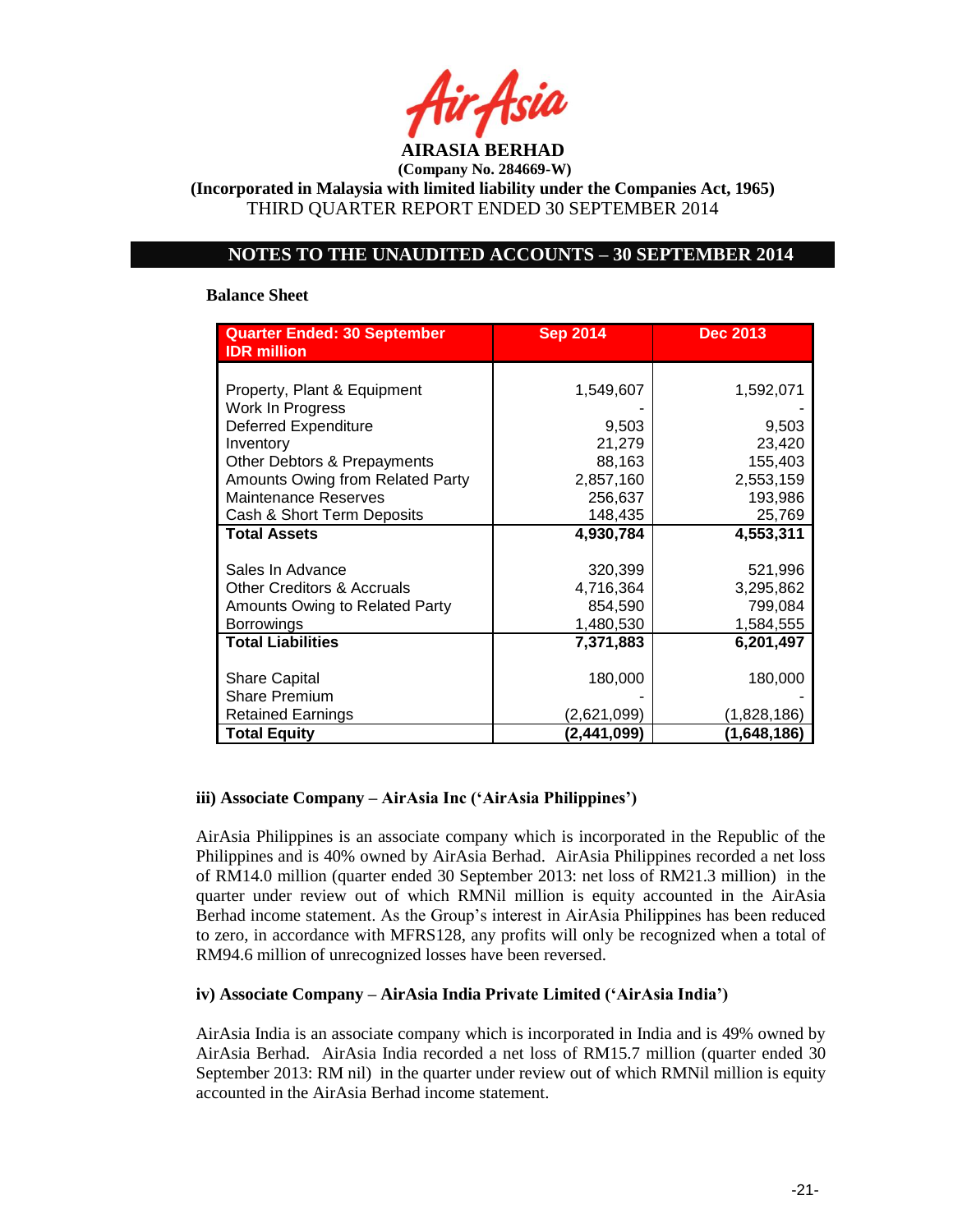

**(Incorporated in Malaysia with limited liability under the Companies Act, 1965)** THIRD QUARTER REPORT ENDED 30 SEPTEMBER 2014

# **NOTES TO THE UNAUDITED ACCOUNTS – 30 SEPTEMBER 2014**

### **v) Associate Company – AirAsia Japan Co., Ltd ('AirAsia Japan')**

AirAsia Japan is an associate company which is incorporated in Japan and is 49% owned by AirAsia Berhad. AirAsia Japan recorded a net loss of RM5.3 million in the quarter under review of which RM Nil million is equity accounted in the financial statements of AirAsia Berhad.

# **vi) Jointly Controlled Entity – Asian Aviation Centre of Excellence Sdn Bhd ('AACOE')**

AACOE is a joint venture company which is incorporated in Malaysia and is owned in equal shares by AirAsia Berhad and CAE Inc, a Canadian incorporated aviation training organization. AACOE recorded a net profit of RM57.0 million (quarter ended 30 September 2013: net profit of RM5.5 million) in the quarter of which RM28.5 million (quarter ended 30 September 2013: RM2.8 million) is equity accounted in the AirAsia Berhad income statement.

### **vii) Jointly Controlled Entity – AAE Travel Pte Ltd ('AAE Travel')**

AAE Travel is a joint venture company which is incorporated in Singapore and is owned in equal shares by AirAsia Berhad and Expedia Inc, a USA incorporated on-line travel agent. AAE Travel recorded a net profit of RM30.4 million (quarter ended 30 September 2013: RM14.3 million) in the quarter of which RM15.2 million (quarter ended 30 September 2013: net profit of RM7.1 million) is equity accounted in the AirAsia Berhad income statement.

### **viii) Jointly Controlled Entity – Think Big Digital Sdn Bhd ('BIG')**

BIG is a joint venture company which is incorporated in Malaysia and is 47.8% owned by AirAsia Berhad. BIG recorded a net loss of RM5.3 million (quarter ended 30 September 2013: net loss of RM1.7 million) in the quarter under review. As the Group's interest in BIG has been reduced to zero, in accordance with MFRS128, any profits will only be recognized when a total of RM39.9 million of unrecognized losses have been reversed.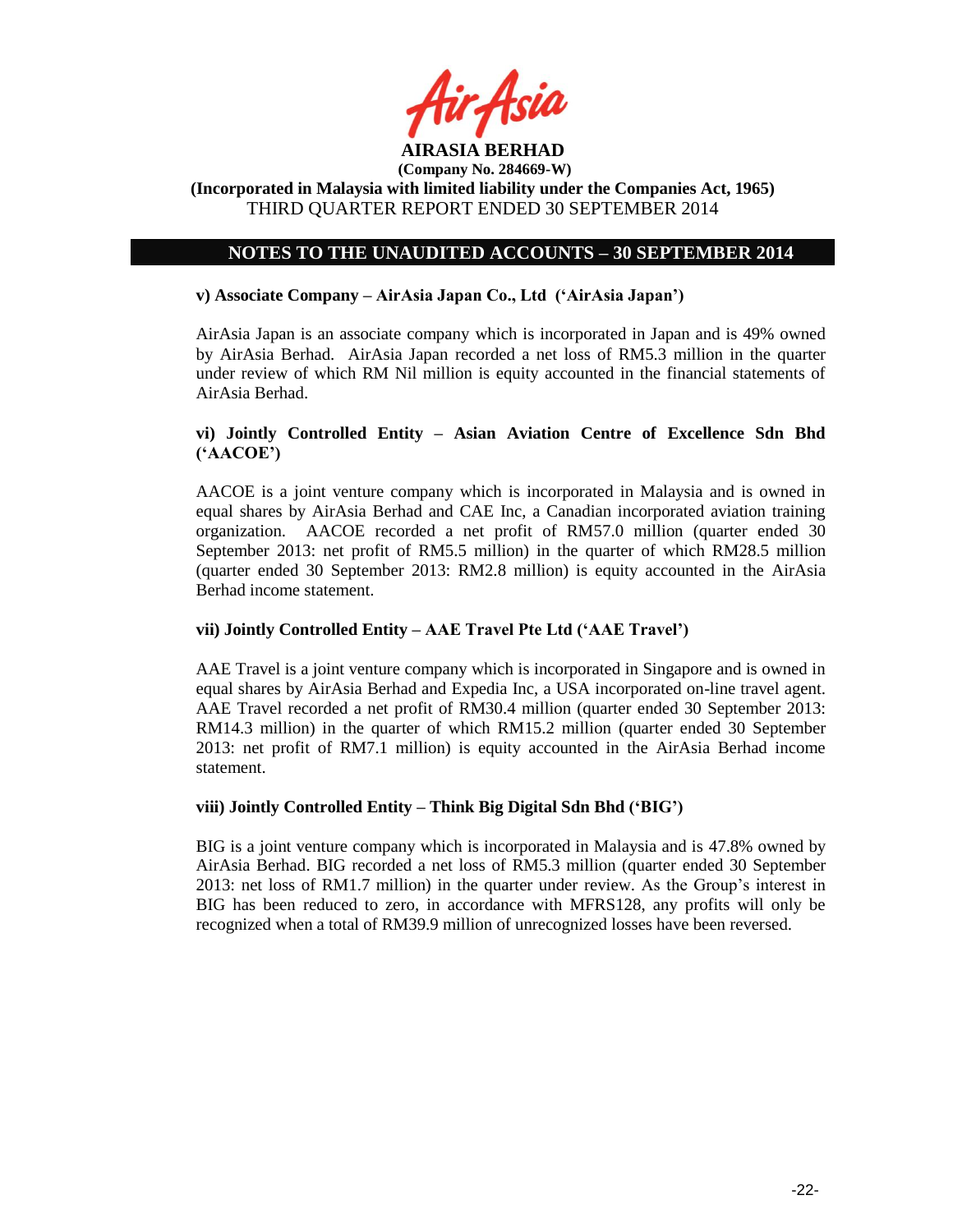

# **NOTES TO THE UNAUDITED ACCOUNTS – 30 SEPTEMBER 2014**

#### **23. Variation of results against preceding quarter**

The Group achieved a profit after taxation of RM5.4million for the quarter under review. This is RM361.8 million lower compared to the RM367.2 million profit after taxation achieved in the immediately preceding quarter ended 30 June 2014.

#### **24. Commentary on prospects**

The Group will take delivery of nil A320 aircraft in the fourth quarter of the year. During the same period three older aircraft are planned to be disposed and one aircraft leased to a third party was returned and will commence services.

In Malaysia, forward loads for the remaining months of the fourth quarter of 2014 currently remains in line with the prior year. In the full quarter, MAA will see a recovery in base fares with the previous years, reflecting better price discipline in the market

In Thailand forward loads for the remaining months of the fourth quarter of 2014 are lower than the prior year with average fares also higher than the prior year, a reflection of the current political unrest in the country. TAA will continue to focus on domestic, southern China and Indo-China routes in the remaining quarter of 2014.

Indonesia AirAsia expects a recovery in the fourth quarter as seen in the forward loads which are higher than in the prior year for the remaining months of the fourth quarter. IAA will continue to focus on trunk domestic routes and profitable international routes out of other secondary hubs other than Jakarta.

In the Philippines, forward loads for the remaining months of the fourth quarter 2014 remains on track to increase in line with its turnaround plan being put in place. PAA will expect fares and passengers to increase as seasonally fourth quarter is the strongest of all the quarters.

In India, they will likely add another two aircraft in December bringing it to a total of four aircraft. Despite being only a few months into operations, the forward loads remain buoyant and it will remain focused on building a footprint in the Indian domestic market with the introduction of new routes and frequency increases.

The outlook for the fourth quarter of 2014 should be seen in the context of the current prices of oil and aviation fuel while the operating environment in both Indonesia and the Philippines remains challenging. However, barring any unforeseen circumstances, the Directors remain positive for the prospects of the Group for the fourth quarter of 2014 and the remainder of the year.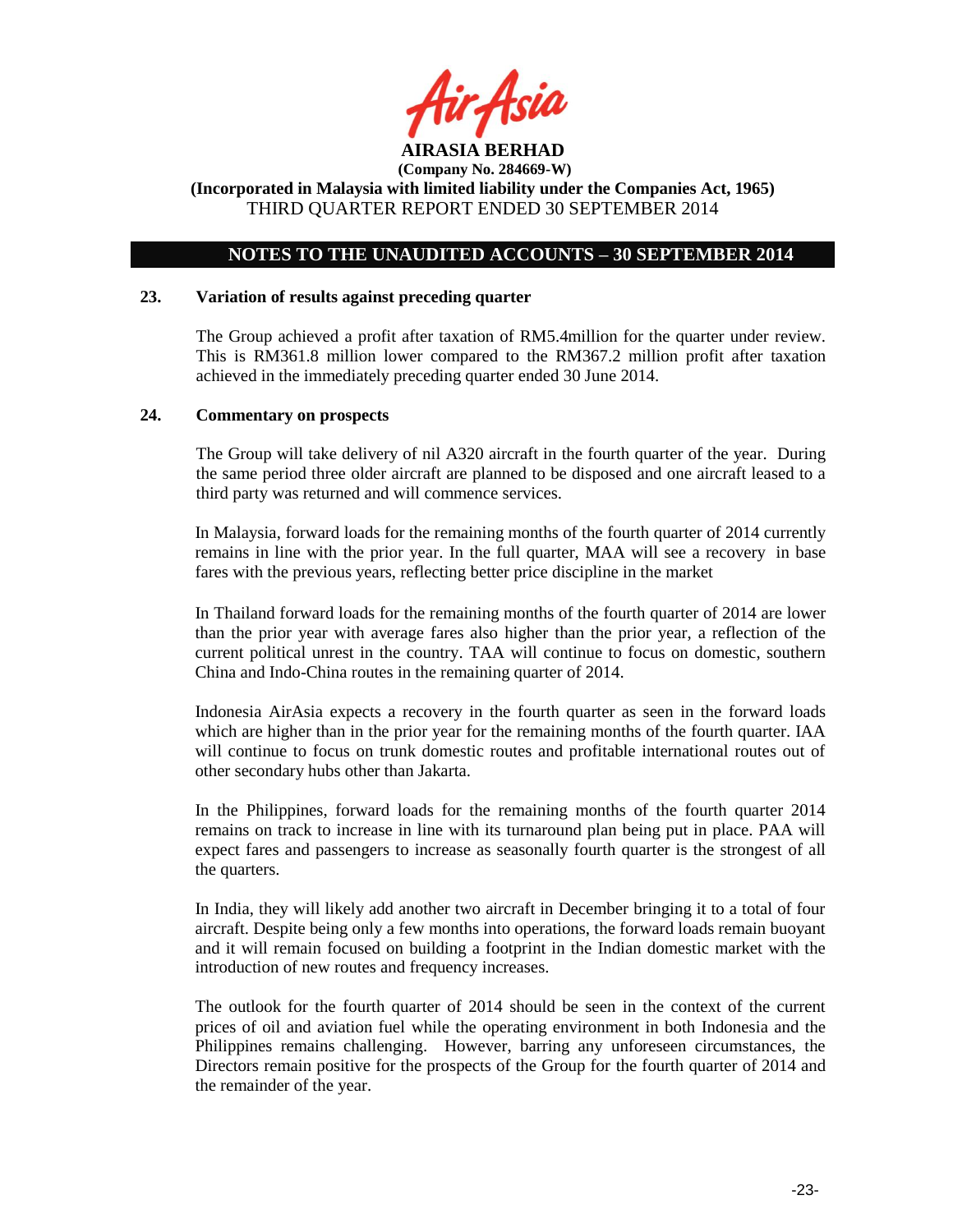

**(Incorporated in Malaysia with limited liability under the Companies Act, 1965)** THIRD QUARTER REPORT ENDED 30 SEPTEMBER 2014

# **NOTES TO THE UNAUDITED ACCOUNTS – 30 SEPTEMBER 2014**

### **25. Profit forecast**

No profit forecast has been issued.

### **26. Finance income/(costs)**

|                                          | <b>Group and Company</b> |                |                |                |
|------------------------------------------|--------------------------|----------------|----------------|----------------|
| All figures in RM'000                    | Quarter                  | <b>Quarter</b> | <b>Year to</b> | <b>Year to</b> |
|                                          | <b>Ended</b>             | <b>Ended</b>   | <b>Date</b>    | <b>Date</b>    |
|                                          | 30/9/14                  | 30/9/13        | 30/9/14        | 30/9/13        |
| <b>Finance income</b>                    |                          |                |                |                |
| due<br>from<br>Interest<br>amounts<br>on |                          |                |                |                |
| associates and JV entities               | 24,403                   | 13,405         | 60,575         | 37,907         |
| Interest on deposits                     | 5,632                    | 288            | 11,636         | 5,167          |
| Gain from interest rate contracts        | 7,389                    |                | 11,078         | 37,899         |
| Other interest income                    | 451                      | 2,701          | 2,592          | 7,397          |
|                                          | 37,875                   | 16,394         | 85,881         | 88,370         |
| <b>Finance costs</b>                     |                          |                |                |                |
| <b>Bank borrowings</b>                   | (132, 779)               | (103, 862)     | (373, 755)     | (314, 812)     |
| Amortisation of premiums for             |                          |                |                |                |
| interest rate caps                       | (2,023)                  | (2,041)        | (6,106)        | (6,007)        |
| Loss from interest rate contracts        |                          | (3,279)        |                | (3,279)        |
| Bank facilities and other charges        | (590)                    | (440)          | (1,621)        | (1,230)        |
|                                          | (135, 392)               | (109, 622)     | (381, 482)     | (325, 328)     |
|                                          |                          |                |                |                |
| Net cost                                 | (97, 517)                | (93, 228)      | (295, 601)     | (236,958)      |
|                                          |                          |                |                |                |
| Foreign exchange gains/(losses)          |                          |                |                |                |
| <b>Borrowings</b>                        |                          |                |                |                |
| - realized                               | 739                      | (1,191)        | (2, 334)       | (2,397)        |
| - unrealized                             | (209, 271)               | (269,952)      | (33,261)       | (526, 263)     |
| - foreign currency contracts             | 3,336                    | 30,718         | (9,683)        | 31,238         |
| - fair value movement recycled           |                          |                |                |                |
| from cash flow hedge reserve             | 52,540                   | 85,258         | 97,481         | 182,369        |
|                                          | (152, 656)               | (155, 167)     | 52,203         | (315,053)      |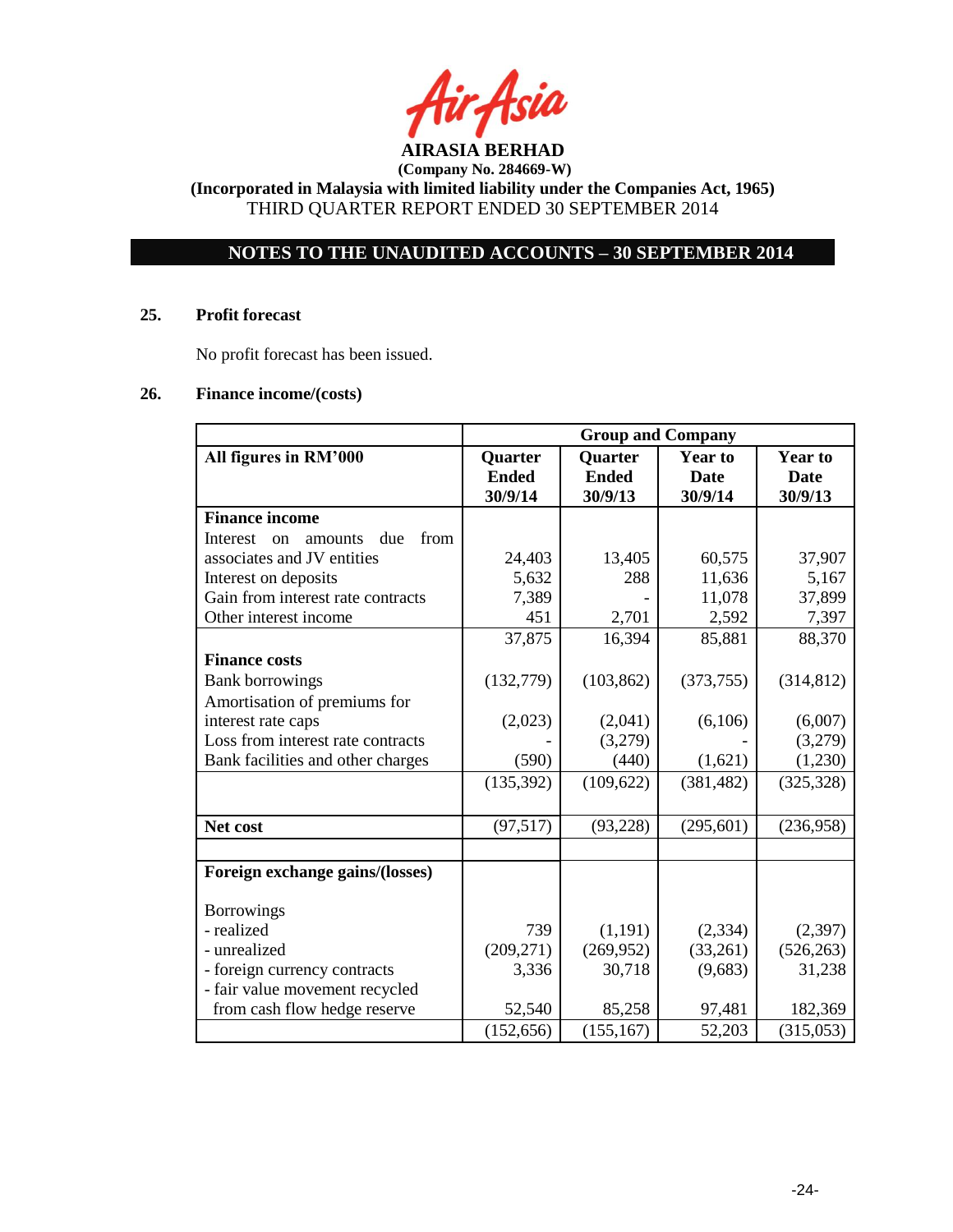**AIRASIA BERHAD** 

**(Incorporated in Malaysia with limited liability under the Companies Act, 1965)** THIRD QUARTER REPORT ENDED 30 SEPTEMBER 2014

# **NOTES TO THE UNAUDITED ACCOUNTS – 30 SEPTEMBER 2014**

#### **27. Income tax expense**

### *Current taxation*

The current taxation charge of RM10.6 million comprises tax payable on interest income.

### *Deferred taxation*

RM10.4 million of deferred tax liabilities arose in the current financial period as a result of the net of the movement in deferred tax liabilities and deferred tax assets recognized. Deferred tax liabilities arise from the difference between the net book value and tax written down value of property, plant and equipment while deferred tax assets arise from capital allowances granted in the period but which remained unused at the balance sheet date, in combination with the Investment Allowances granted on aircraft delivery.

### **28. Unquoted investments and properties**

There was no purchase or disposal of unquoted investments or properties for the quarter under review and financial period to date.

### **29. Quoted investments and properties**

There was no purchase or disposal of quoted securities for the quarter under review and financial period to date.

### **30. Status of corporate proposals announced**

### *AirAsia Japan Co. Ltd.*

Further to the announcement dated 20 August 2014, there have not been any further changes in the status of the AirAsia Japan joint venture on the forging of a joint venture cooperation between AirAsia and Octave Japan Infrastructure Fund I GK ("Octave"), Rakuten, Inc. ("Rakuten"), Noevir Holdings Co. Ltd. ("Noevir") and Alpen Co. Ltd. ("Alpen") (collectively the "Investors"), to establish a low cost airline in Japan based on the successful AirAsia business model.

### *Sukuk Mudharabah Programme*

Futher to the announcement dated 30 October 2014, there are no further changes in the status of the proposed issue, offer or invitation to subscribe or purchase of unrated subordinated perpetual sukuk pursuant to the Sukuk Mudharabah Programme of up to RM1,000.0 million in nominal value.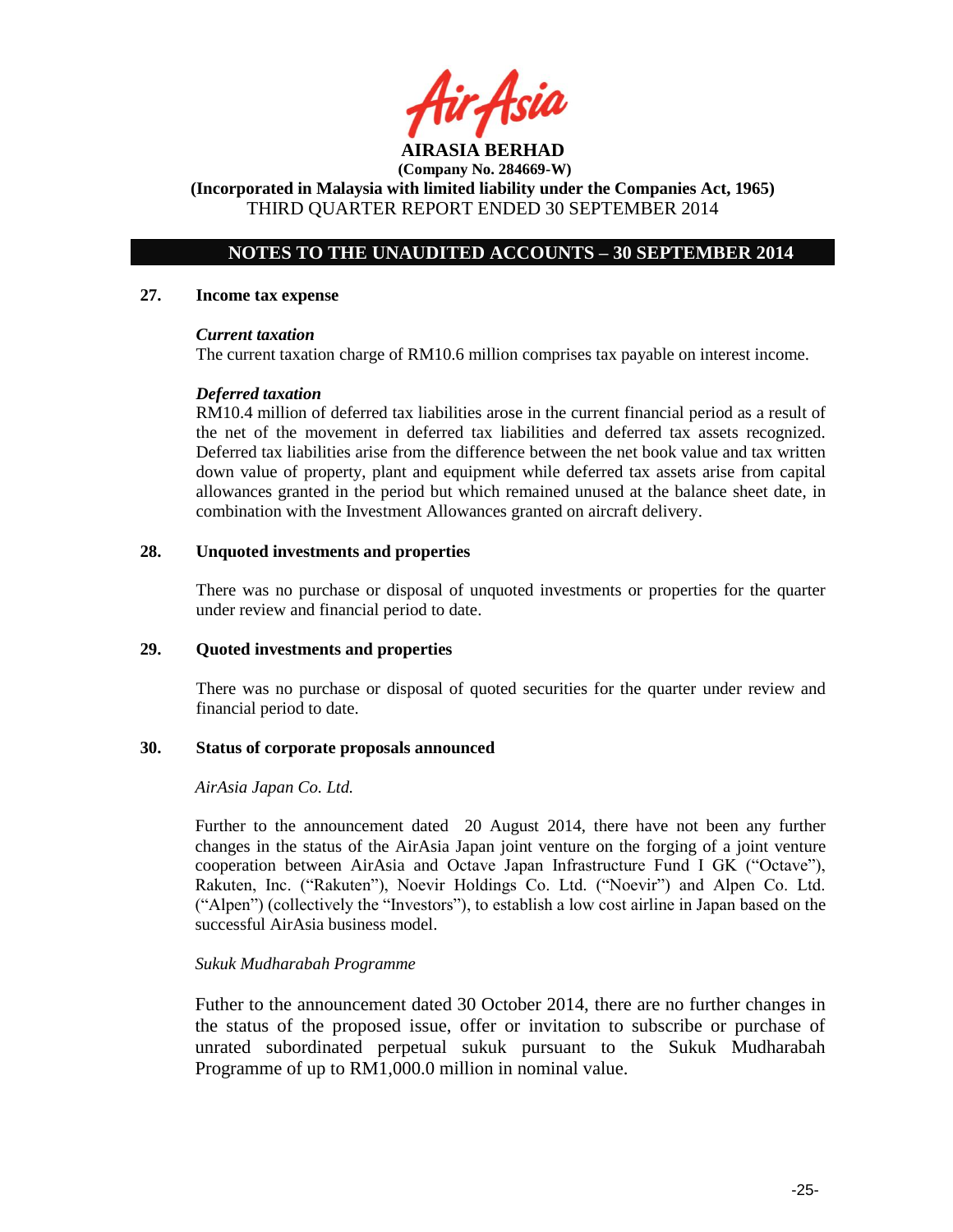

# **NOTES TO THE UNAUDITED ACCOUNTS – 30 SEPTEMBER 2014**

### **31. Borrowings and debt securities**

|                   | At 30/9/2014<br><b>RM'000</b> | At 30/6/2014<br><b>RM'000</b> |
|-------------------|-------------------------------|-------------------------------|
| <b>Current</b>    | 1,777,749                     | 1,629,212                     |
| Non-current       | 10,013,715                    | 9,858,634                     |
| <b>Total Debt</b> | 11,791,464                    | 11,487,846                    |

The above term loans, finance lease liabilities (Ijarah) and Commodity Murabahah Finance are for the purchase of aircraft, spare engines and working capital.

The maturity period of non-current borrowing is 14 years and below. Borrowings are denominated in US Dollar (predominantly), RM and Euro. The Company has substantially hedged its foreign exchange exposure through foreign exchange contracts as explained in Note 32 (i).

The repayment terms of term loans and finance lease liabilities are on a quarterly or semiannually basis. These are secured by the following:

- (a) Assignment of rights under contract with Airbus over each aircraft;
- (b) Assignment of insurance of each aircraft; and
- (c) Assignment of airframe and engine warranties of each aircraft.

The Commodity Murabahah Finance is secured by a second priority charge over the aircraft.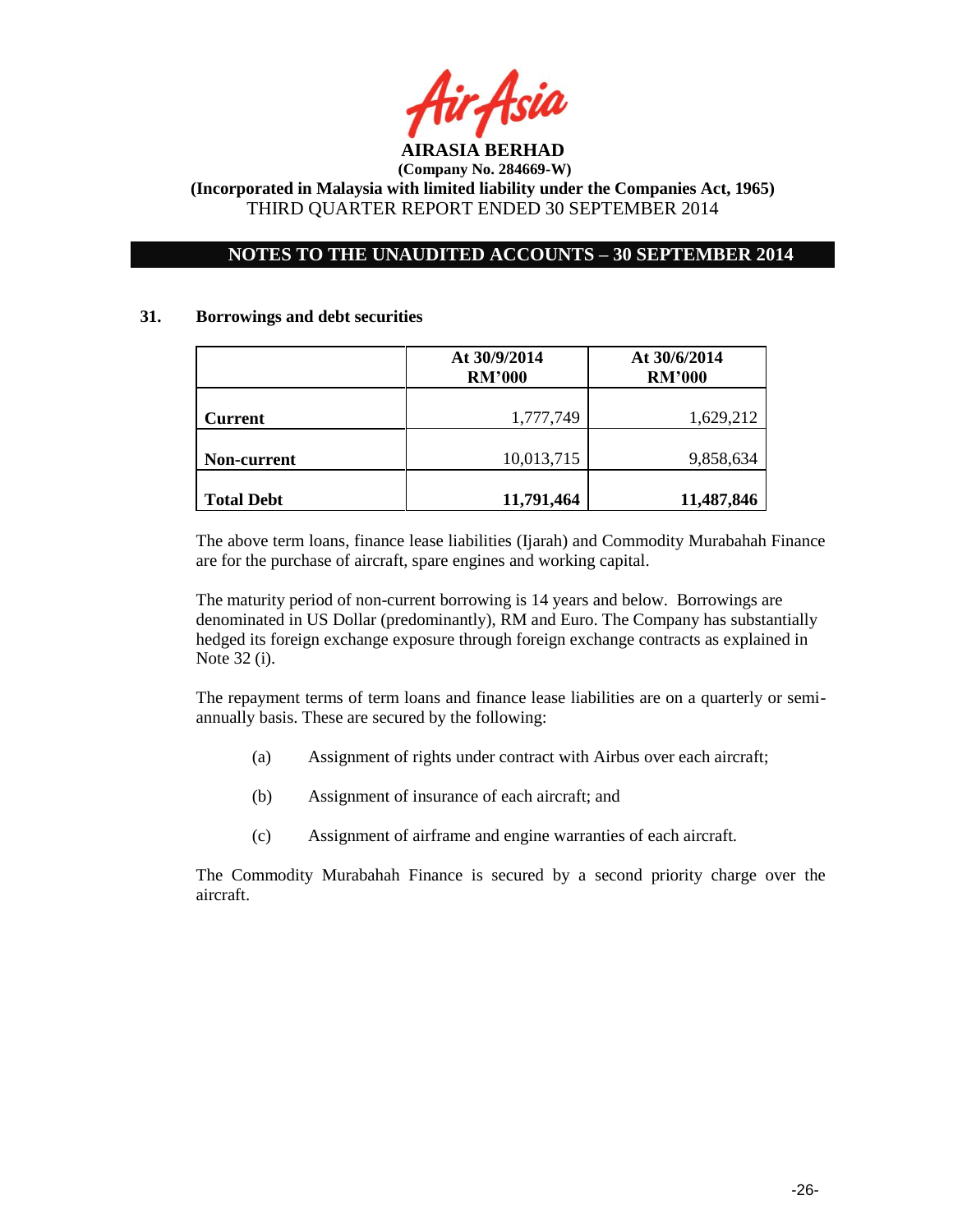

**(Incorporated in Malaysia with limited liability under the Companies Act, 1965)** THIRD QUARTER REPORT ENDED 30 SEPTEMBER 2014

# **NOTES TO THE UNAUDITED ACCOUNTS – 30 SEPTEMBER 2014**

### **32. Derivative Financial Instruments:**

The fair value of derivative financial instruments is determined in accordance with FRS139 "Financial Instruments: Recognition and Measurement"

(i) Forward Foreign Exchange Contracts

As at 30 September 2014, AirAsia Berhad has hedged approximately 46% of the dollar liabilities of its aircraft and engine loans into Malaysian Ringgit ("MYR") by using long dated foreign exchange forward contracts. The latest weighted average of USD/MYR forward exchange rate is 3.2251.

(ii) Interest Rate Hedging

As at 30 September 2014, the Group has entered interest rate hedging transactions to hedge against fluctuations in the US\$ Libor on its existing aircraft financing for aircraft delivering from 2005 to 2014.

(iii) Fuel Hedging

As at 30 September 2014, the Group has entered into Singapore Jet Kerosene fixed swaps which represents up to 43% of the Group's total budgeted fuel consumption for the 4th quarter of 2014.

The Group has also entered into Singapore Jet Kerosene fixed swap which represents up to 21% and 10% of the Group's budgeted fuel consumption for the 1st quarter and 2nd quarter of 2015 respectively.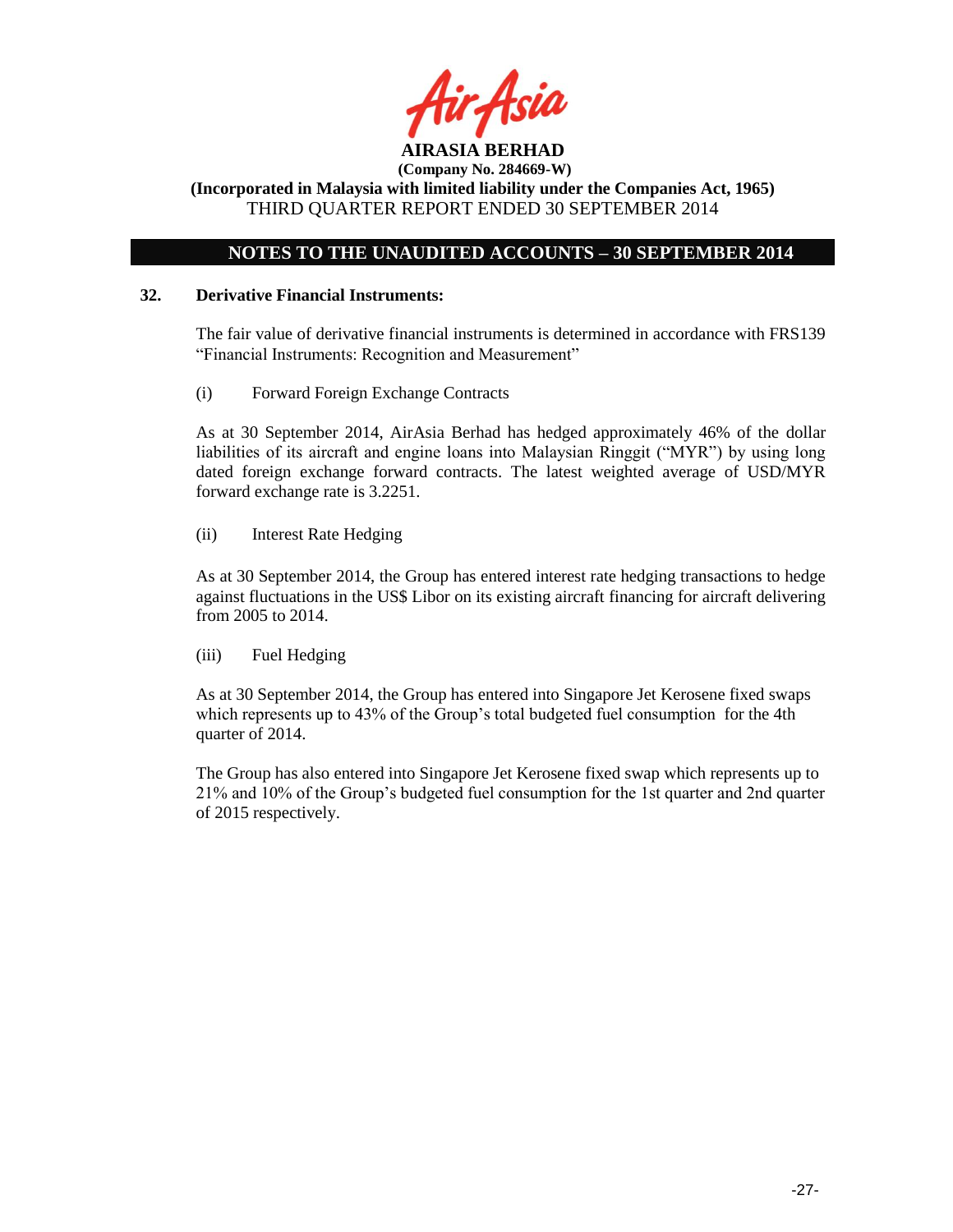

# **NOTES TO THE UNAUDITED ACCOUNTS – 30 SEPTEMBER 2014**

# **32. Derivative financial instruments (continued)**

| <b>Notional Value</b><br>as at 30/9/2014 | <b>Fair Value</b><br>as at 30/9/2014<br><b>Assets/(Liabilities)</b> |
|------------------------------------------|---------------------------------------------------------------------|
| Barrels (million)                        | RM (million)                                                        |
| 2.74                                     | (29.05)                                                             |
|                                          |                                                                     |
| 2.74                                     | (29.05)                                                             |
| RM (million)                             | RM (million)                                                        |
|                                          |                                                                     |
| 9.42                                     | (0.52)                                                              |
| 3,550.38                                 | (240.47)                                                            |
| 3,559.80                                 | (240.99)                                                            |
| RM (million)                             | RM (million)                                                        |
| 4.25                                     | 0.02                                                                |
| 53.57                                    | 2.26                                                                |
| 2972.24                                  | 167.18                                                              |
| 3,030.06                                 | 169.46                                                              |
|                                          |                                                                     |

The related accounting policies, cash requirements of the derivatives, risks associated with the derivatives and policies to mitigate those risks are unchanged since the last financial year.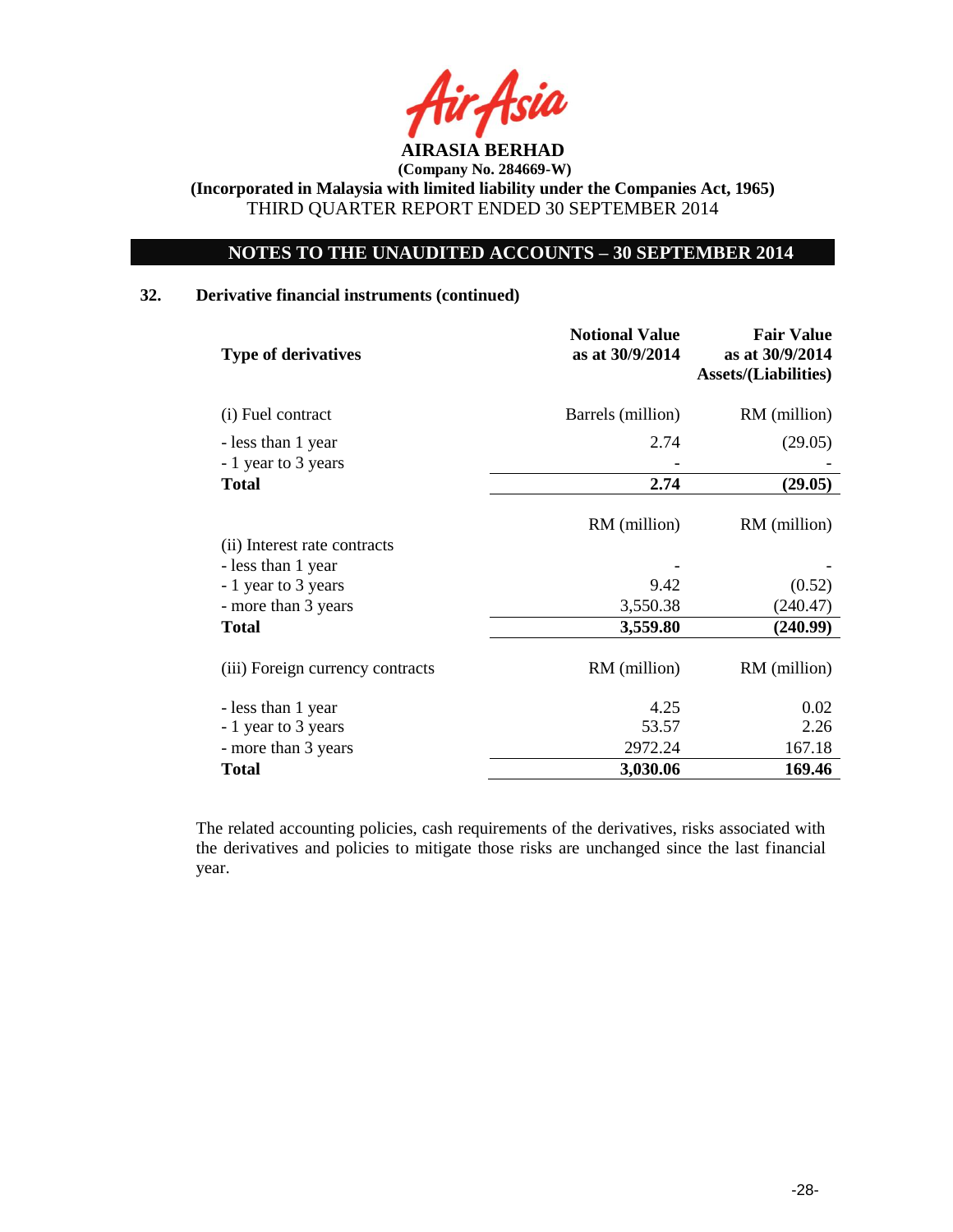

**(Incorporated in Malaysia with limited liability under the Companies Act, 1965)** THIRD QUARTER REPORT ENDED 30 SEPTEMBER 2014

# **NOTES TO THE UNAUDITED ACCOUNTS – 30 SEPTEMBER 2014**

#### **33. Fair value estimation**

The carrying amounts of cash and cash equivalents, trade and other current assets, and trade and other liabilities approximate their respective fair values due to the relatively short-term maturity of these financial instruments. The table below analyses financial instruments carried at fair value, by valuation method.The different levels have been defined as follows:

- Quoted prices (unadjusted) in active markets for identical assets or liabilities (Level1).
- Inputs other than quoted prices included within level 1 that are observable for the asset or liability, either directly (that is, as prices) or indirectly (that is, derived from prices) (Level 2).
- Inputs for the asset or liability that are not based on observable market data (that is, Unobservable inputs) (Level 3).

The following tables presents the Group and Company's assets and liabilities that are measured at fair value at 30 September 2014 and 31 December 2013:

|                                                       | Level 1<br><b>RM'000</b> | Level <sub>2</sub><br><b>RM'000</b> | Level 3<br><b>RM'000</b> | Total<br><b>RM'000</b> |
|-------------------------------------------------------|--------------------------|-------------------------------------|--------------------------|------------------------|
| 30 September 2014                                     |                          |                                     |                          |                        |
| Assets                                                |                          |                                     |                          |                        |
| Financial assets at fair value through profit or loss |                          |                                     |                          |                        |
| - Trading derivatives                                 |                          | 23.031                              |                          | 23.031                 |
| Derivatives used for hedging                          |                          | 136,326                             |                          | 136,326                |
| Available-for-sale financial assets                   |                          |                                     |                          |                        |
| - Equity securities                                   | 489,540                  |                                     | 10,125                   | 499,665                |
| <b>Total Assets</b>                                   | 489,540                  | 159,357                             | 10,125                   | 659,022                |
| Liabilities                                           |                          |                                     |                          |                        |
| Financial assets at fair value through profit or loss |                          |                                     |                          |                        |
| - Trading derivatives                                 |                          | 72,318                              |                          | 72,318                 |
| Derivatives used for hedging                          |                          | 188,885                             |                          | 188,885                |
| <b>Total Liabilities</b>                              | $\overline{a}$           | 261,203                             | ٠                        | 261,203                |
| 31 December 2013                                      |                          |                                     |                          |                        |
| <b>Assets</b>                                         |                          |                                     |                          |                        |
| Financial assets at fair value through profit or loss |                          |                                     |                          |                        |
| - Trading derivatives                                 |                          | 37,374                              |                          | 37,374                 |
| Derivatives used for hedging                          |                          | 201,464                             |                          | 201,464                |
| Available-for-sale financial assets                   |                          |                                     |                          |                        |
| - Equity securities                                   | 561,770                  |                                     | 10,125                   | 571,895                |
| <b>Total Assets</b>                                   | 561,770                  | 238,838                             | 10,125                   | 810,733                |
| Liabilities                                           |                          |                                     |                          |                        |
| Financial assets at fair value through profit or loss |                          |                                     |                          |                        |
| - Trading derivatives                                 |                          | 85,823                              |                          | 85,823                 |
| Derivatives used for hedging                          |                          | 195,490                             |                          | 195,490                |
| <b>Total Liabilities</b>                              |                          | 281,313                             |                          | 281,313                |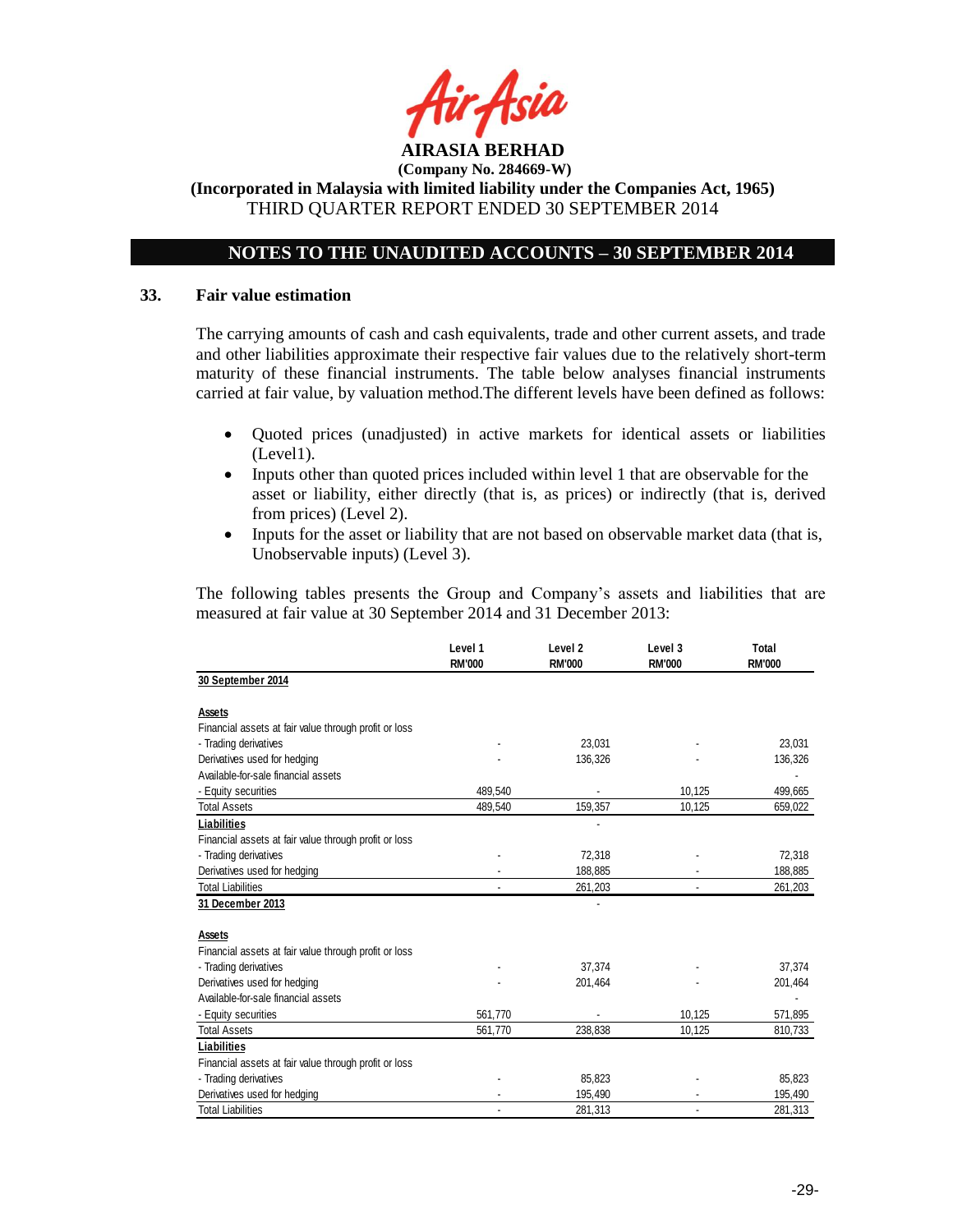

# **NOTES TO THE UNAUDITED ACCOUNTS – 30 SEPTEMBER 2014**

### **33. Fair value estimation (continued)**

Financial instruments are classified as Level 1 if their value is observable in an active market. Such instruments are valued by reference to unadjusted quoted prices for identical assets or liabilities in active markets where the quoted prices is readily available, and the price represents actual and regularly occurring market transactions. An active market is one in which transactions occur with sufficient volume and frequency to provide pricing information on an on-going basis. These would include actively traded listed equities and actively exchange-traded derivatives.

Where fair value is determined using unquoted market prices in less active markets or quoted prices for similar assets and liabilities, such instruments are generally classified as Level 2. In cases where quoted prices are generally not available, the Group then determines fair value based upon valuation techniques that use as inputs, market parameters including but not limited to yield curves, volatilities and foreign exchange rates. The majority of valuation techniques employ only observable market data and so reliability of the fair value measurement is high. These would include certain bonds, government bonds, corporate debt securities, repurchase and reverse purchase agreements, loans, credit derivatives, certain issued notes and the Group's over the counter ("OTC") derivatives.

Financial instruments are classified as Level 3 if their valuation incorporates significant inputs that are not based on observable market data (unobservable inputs). Such inputs are generally determined based on observable inputs of a similar nature, historical observations on the level of the input or other analytical techniques. This category includes private equity investments, certain OTC derivatives (requiring complex and unobservable inputs such as correlations and long dated volatilities) and certain bonds.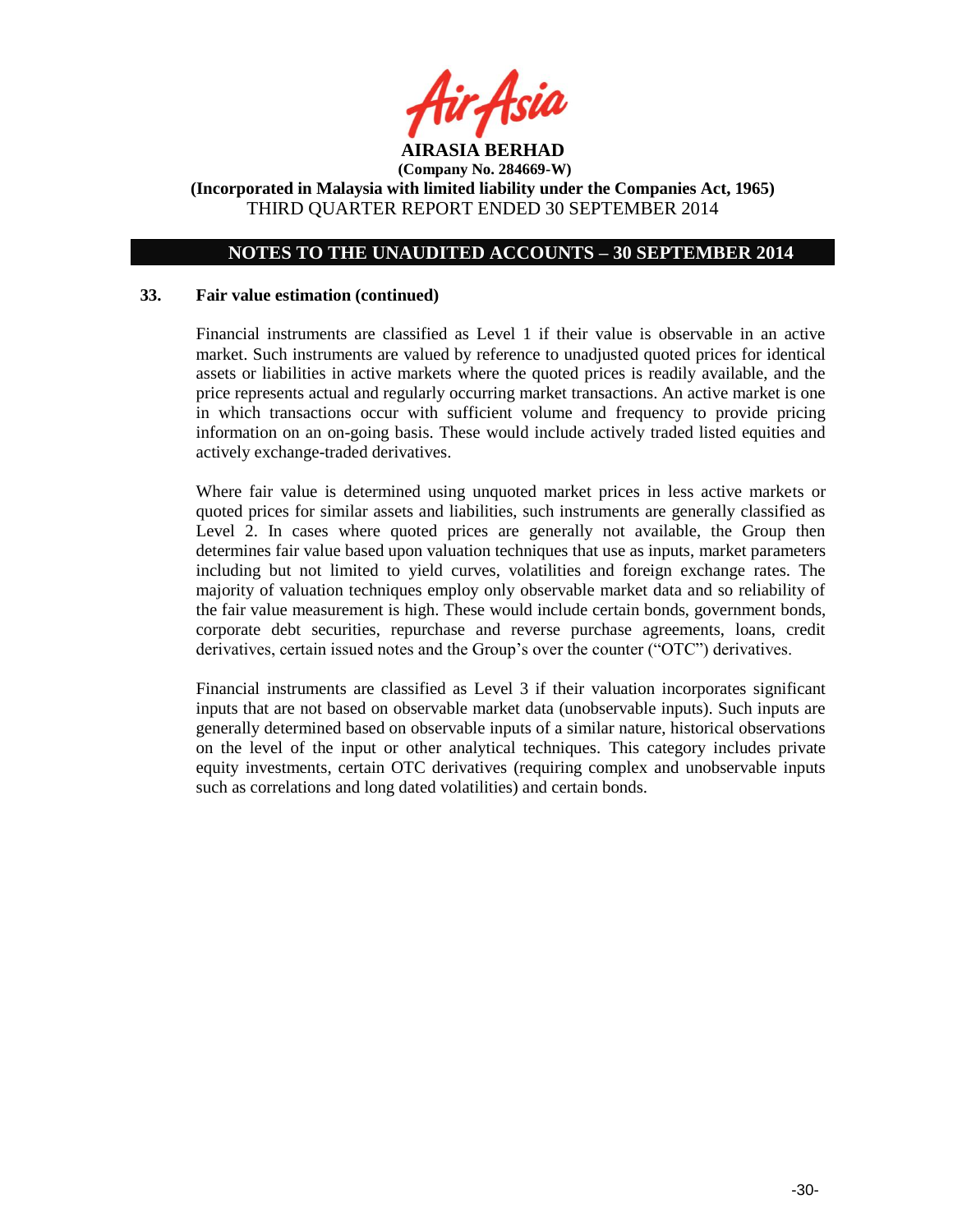

**(Incorporated in Malaysia with limited liability under the Companies Act, 1965)** THIRD QUARTER REPORT ENDED 30 SEPTEMBER 2014

# **NOTES TO THE UNAUDITED ACCOUNTS – 30 SEPTEMBER 2014**

### **34. Material litigation**

As at 19 November 2014, there was no material litigation against the Group.

# **35. Proposed dividend**

The Directors do not recommend any dividend for the quarter ended 30 September 2014.

### **36. Earnings per share**

### *(a) Basic earnings per share*

Basic earnings per share of the Group are calculated by dividing the net profit for the period by the weighted average number of ordinary shares in issue during the period.

|                                                                                         | <b>INDIVIDUAL QUARTER</b> |                       | <b>CUMULATIVE QUARTER</b> |                       |
|-----------------------------------------------------------------------------------------|---------------------------|-----------------------|---------------------------|-----------------------|
|                                                                                         | <b>Current</b>            | <b>Preceding Year</b> | <b>Current</b>            | <b>Preceding Year</b> |
|                                                                                         | Quarter                   | <b>Quarter</b>        | <b>Year to Date</b>       | to Date               |
|                                                                                         | <b>Ended</b>              | <b>Ended</b>          |                           |                       |
|                                                                                         | 30/9/14                   | 30/9/13               | 30/9/14                   | 30/9/13               |
| Net profit for the financial period<br>(RM'000)                                         | 5,397                     | 35,482                | 512,271                   | 198,263               |
| Weighted average number of<br>ordinary shares in issue for basic<br>EPS $(^{\circ}000)$ | 2,780,542                 | 2,780,542             | 2,780,542                 | 2,780,542             |
| Adjusted for<br>share<br>options<br>granted $(000)$                                     | 565                       | 2,061                 | 565                       | 2,061                 |
| Adjusted<br>weighted<br>average<br>number of ordinary shares ('000)                     | 2,781,107                 | 2,782,603             | 2,781,107                 | 2,782,603             |
| Basic earnings per share (sen)<br>Diluted earnings per share (sen)                      | 0.2<br>0.2                | 1.3<br>1.3            | 18.4<br>18.4              | 7.1<br>7.1            |
|                                                                                         |                           |                       |                           |                       |